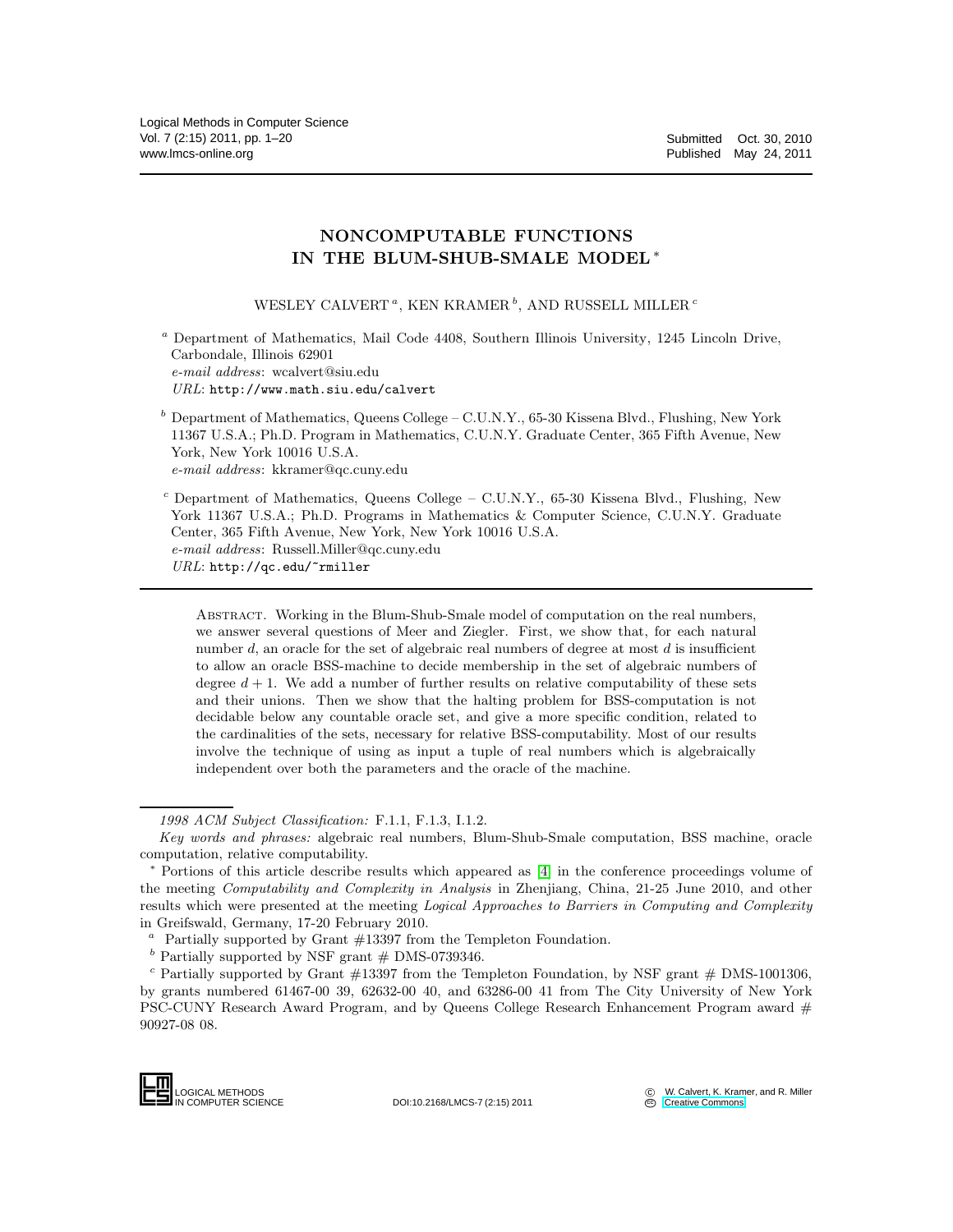### 1. INTRODUCTION

Blum, Shub, and Smale introduced in [\[2\]](#page-18-0) a notion of computation with full-precision real arithmetic, in which the ordered field operations are axiomatically computable, and the computable functions are closed under the usual operations. A complete account of this model is given in [\[1\]](#page-18-1). A program for such a machine consists of a finite set of instructions as described there, and the instructions are allowed to contain finitely many real parameters, since a single real number is viewed as a finite object. The program can add, multiply, subtract, or divide real numbers in its cells, can copy cell, can overwrite the contents of a cell with 0, and can use the relations  $=$  and  $<$  to compare the contents of two cells, forking according to whether the contents of those cells satisfy that relation. For our purposes, it will be convenient to assume that the forking instructions in the program compare the real number in a single given cell to 0, under either  $=$  or  $\geq$  or  $\geq$ . Such a machine has equivalent computing power to machines which can compare the contents of two different cells to each other.

Of course, the BSS model is not the only concept of computation on  $\mathbb{R}$ , nor should it be considered the dominant model. It corresponds to a view of the real numbers as a fixed structure, perhaps given axiomatically – defined, for instance, as the unique complete Archimedean ordered field, with field operations vouchsafed unto us mathematicians; as opposed to a view of real numbers as objects defined by Cauchy sequences or by Dedekind cuts in the rational numbers Q, with operations derived from the analogous operations on Q. There is no obvious method of implementing BSS machines by means of digital computers. More typically, as in [\[2,](#page-18-0) [1\]](#page-18-1), one envisions BSS machines as a model for numerical computation in which features of approximation, rounding, and error analysis are treated as a separate posterior analysis. This failure invites a contrast with computable analysis, which treats real numbers as quantities approximated by rational numbers and is intended to reflect the capabilities of digital computers. However, the BSS model is of interest both for the analogy between it and the Turing model, which can be seen as BSS computation on the ring  $\mathbb{Z}/(2)$ , and because it reflects the intuitions of many mathematicians – dating back to the nineteenth century, and mostly outside of computer science – about the notion of algorithmic computation on R. Some useful further discussion of these questions appears in [\[14\]](#page-19-1).

This paper will consider sets of algebraic real numbers, and other sets of tuples from R, as oracles for BSS machines, and will examine the relative difficulty of deciding membership in such sets under the BSS model of computation. Several sections compare various sets of algebraic numbers under BSS-oracle computation, using these sets to demonstrate that there exists a rich structure of BSS-semidecidable degrees under BSS reducibility. Later sections consider questions about cardinality: to what extent the complexity of a subset of  $\mathbb{R}$  (or  $\mathbb{C}$ ) allows us to draw conclusions about its cardinality. The previous paper [\[11\]](#page-19-2) by Meer and Ziegler focused attention on these issues, and here we answer several of the questions raised there. Our method adapts a known technique from BSS computability, and should be comprehensible to casual readers as well as to logicians and computer scientists. It requires significant use of algebraic properties of the real numbers, in addition to computability, reinforcing the general perception of the BSS model as an essentially algebraic approach to computation on R, treating real numbers as indivisible finite items. In contrast, the use of computable analysis normally results in a more analytic approach to computation on R. We the present authors comprise a number theorist and two computable model theorists with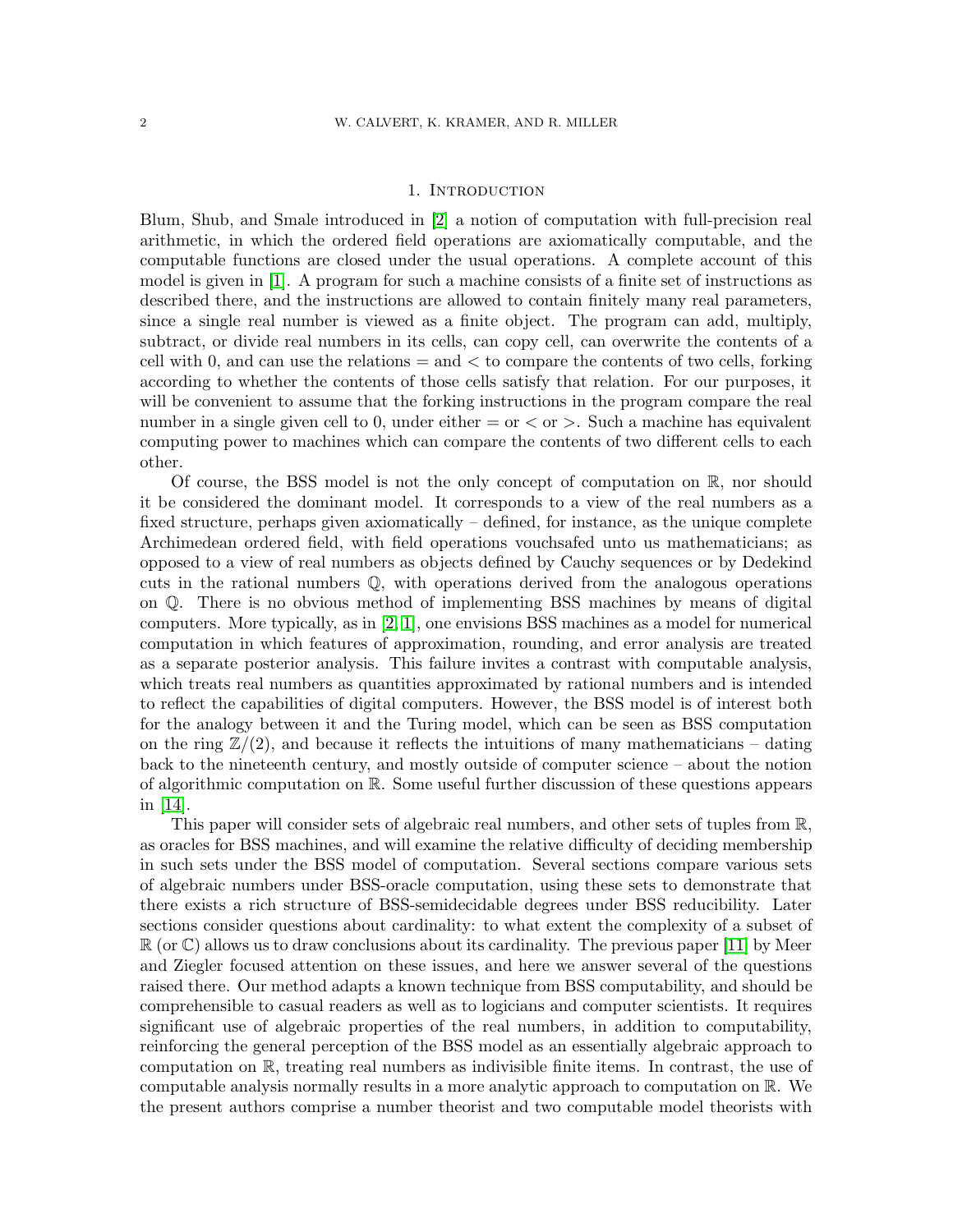experience in algorithms on (countable) Turing-computable fields, and thus we are more familiar with the algebraic side.

Our notation generally follows that of [\[11\]](#page-19-2). The set of all finite tuples of real numbers is denoted  $\mathbb{R}^{\infty}$ ; the inputs and outputs of BSS machines on R all lie in this set, and the collective content of the cells of a BSS machine at a given stage in a computation may also be regarded as an element of  $\mathbb{R}^{\infty}$ . We use A to denote the set of all real numbers which are algebraic over the subfield  $\mathbb Q$  of rational numbers. A is partitioned into subsets  $\mathbb A_{=d}$ , for each natural number d, so that  $\mathbb{A}_{=d}$  contains those algebraic real numbers of degree exactly d over Q. (Recall that the *degree* of x over Q is the vector space dimension over Q of the field  $\mathbb{Q}(x)$  generated by x; equivalently, it is the degree of the minimal polynomial of x in  $\mathbb{Q}[X]$ . We also write  $\mathbb{A}_{\leq d} = \bigcup_{c \leq d} \mathbb{A}_{=c}$ , the set of algebraic real numbers of degree  $\leq d$ . (In [\[11\]](#page-19-2), this set was called  $\mathbb{A}_d$ ; our notation is intended to distinguish  $\mathbb{A}_{=d}$  from  $\mathbb{A}_{\leq d}$ .) By the definition of degree,  $\mathbb{A}_{=0}$  is empty, and  $\mathbb{A}_{=1}$  contains exactly the rational numbers themselves. We mention [\[13\]](#page-19-3) as an excellent source for these and other algebraic preliminaries, and [\[5\]](#page-19-4) for more advanced questions about algorithms on fields.

The following lemma is well known, and clear by induction on stages. It reflects the fact that the four field operations are the only operations which a BSS machine is able to perform.

<span id="page-2-0"></span>**Lemma 1.1.** If M is a BSS machine using only the real parameters  $\vec{z}$  in its program, then at every stage of the run of M on any input  $\vec{x}$ , the content of every cell lies in the field  $\mathbb{Q}(\vec{z}, \vec{x})$ . ப

It is immediate from this lemma that the set A cannot be the image of N under any BSS-computable function, as it is not contained within any finitely generated field. (We will tend to use  $\mathbb N$  to denote the subset of  $\mathbb R$  consisting of the nonnegative integers, as here, whereas  $\omega$  will denote the same set when not sitting inside of  $\mathbb{R}$ .) We say that A is not BSS-countable. On the other hand, A does satisfy the definition of BSS semidecidability, which is the best analogue of Turing-computable enumerability and has been studied more closely in the literature.

**Definition 1.2.** A set  $S \subseteq \mathbb{R}^{\infty}$  is *BSS-semidecidable* if there exists a (partial) BSScomputable function with domain  $S$ , and  $BSS$ -countable if there exists a partial BSScomputable function mapping  $\mathbb N$  onto S. A set S is BSS-decidable if its characteristic function  $\chi_S$  is BSS-computable.

It is immediate that S is BSS-decidable if and only if both S and ( $\mathbb{R}^{\infty} - S$ ) are BSSsemidecidable. This justifies the analogy between BSS-semidecidability in  $\mathbb{R}^{\infty}$  and computable enumerability in  $\omega$ , and also dictates the use of the prefix "semi." The term BSScountable, on the other hand, suggests that the set can be listed out, element by element, by a BSS machine, which is precisely the content of the definition above. (The related term BSS-enumerable has been used by other authors to denote the image of  $\mathbb{R}^{\infty}$  under a BSS-computable partial function.) In the context of Turing computation, computable enumerability and semidecidability are equivalent, but in the BSS context, the set A distinguishes the two notions, being BSS-semidecidable but not BSS-countable. (On the other hand, every BSS-countable set is readily seen to be BSS-semidecidable.) The semidecision procedure for  $A$  is well-known: take any input x, and go through all nonzero polynomials  $p(X) \in \mathbb{Q}[X]$ , computing  $p(x)$  for each. If ever  $p(x) = 0$ , the machine halts. The ability to go through the polynomials in  $\mathbb{Q}[X]$  follows from the BSS-countability of  $\mathbb{Q}[X]$ , which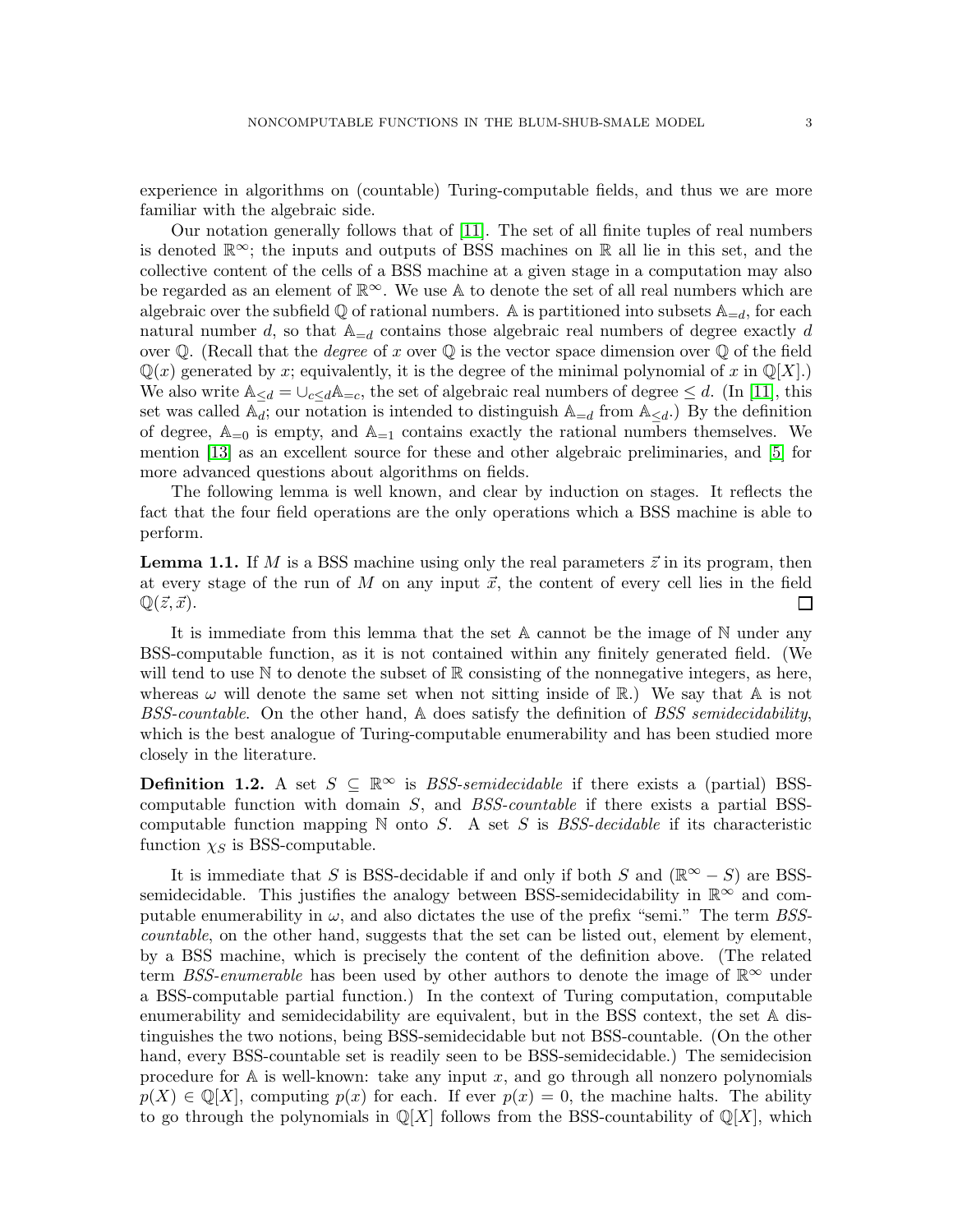in turn follows from the BSS-countability of Q. (A similar result applies to the set of algebraically dependent tuples in  $\mathbb{R}^{\infty}$ ; see for instance [\[7\]](#page-19-5).)

The two questions which gave rise to this paper were posed by Meer and Ziegler in [\[11\]](#page-19-2). Both use the notion of a *BSS reduction*, analogous to Turing reductions. An *oracle BSS* machine is essentially a BSS machine with the additional ability to take any finite tuple (which it has already assembled on the cells of its tape), ask an oracle set A whether that tuple lies in A, and fork according to whether the answer is positive or negative. The oracle A should be a subset of  $\mathbb{R}^{\infty}$ , of course, and we will write  $M^{A}$  to represent an oracle BSS program (or machine) equipped with an oracle set A. More precisely,

**Definition 1.3.** An oracle BSS machine using an oracle set  $B \subseteq \mathbb{R}^{\infty}$  is a BSS machine with an additional type of node called an oracle node. This node branches according as  $x \in B$ , where x is some previously computed element.

(This is exactly the definition given in [\[11\]](#page-19-2), and is equivalent to any reasonable formalization of the implicit definition given in Problem 10.2 of [\[2\]](#page-18-0).) Oracle BSS programs can be enumerated (by tuples from  $\mathbb{R}^{\infty}$ ) in much the same manner as regular BSS programs. If  $B \subseteq \mathbb{R}^{\infty}$  and the characteristic function  $\chi_B$  can be computed by an oracle BSS machine  $M^A$ with oracle A, then we write  $B \leq_{BSS} A$ , and say that B is BSS-reducible to A, calling M the BSS reduction of B to A. Should  $B \leq_{BSS} A$  and also  $A \leq_{BSS} B$ , we write  $A \equiv_{BSS} B$  and call the two sets BSS-equivalent. All this is exactly analogous to oracle Turing computation on subsets of  $\omega$ . The first question regards the connection of this reducibility with algebra.

<span id="page-3-0"></span>Question 1. Let  $\mathbb{A}_{\leq d}$  be the set of algebraic numbers with degree (over  $\mathbb{Q}$ ) at most d. Then is it true that

$$
\mathbb{A}_{\leq 0} <_{BSS} \mathbb{A}_{\leq 1} <_{BSS} \cdots \mathbb{A}_{\leq n} <_{BSS} \cdots?
$$

That  $\mathbb{A}_{\leq d-1}$  ≤ $_{BSS}$   $\mathbb{A}_{\leq d}$  is immediate for all d; see Lemma [5.2](#page-8-0) below. The focus of the question is on the lack of any reduction in the opposite direction.

Meer and Ziegler credit the second question to an anonymous referee of [\[11\]](#page-19-2).

<span id="page-3-1"></span>**Question 2.** Let  $A$  be the set of algebraic numbers in  $\mathbb{R}$ , i.e. those which are roots of a nonzero polynomial in  $\mathbb{Q}[X]$ . Also, let  $\mathbb{H}$  be the Halting Problem for BSS computation on  $\mathbb{R}$ , as described in [\[11\]](#page-19-2) (Actually, a passing implicit reference is made to this set in [\[2,](#page-18-0) §8], in the guise of the halting set of a universal machine). Is it true that  $\mathbb{H} \leq_{BSS} \mathbb{A}$ ? And more generally, could any countable subset of  $\mathbb{R}^{\infty}$  contain enough information to decide  $\mathbb{H}$ ?

That A  $\leq_{BSS} \mathbb{H}$  is immediate. Let P be the BSS program which, on input  $x \in \mathbb{R}$ , plugs x successively into each nonzero polynomial  $p(X)$  in (the BSS-countable set)  $\mathbb{Q}[X]$ and halts if ever  $p(x) = 0$ . Then  $x \in A$  iff the program P halts on input x. (Similarly, every BSS-semidecidable set is BSS-decidable in H, and indeed 1-reducible to H in the BSS model.) Again, the question focusses on the lack of any reduction in the opposite direction.

Section [2](#page-4-0) gives the basic technical lemma used in this paper to address such questions, and Section [4](#page-7-0) applies it to give a positive answer to Question [1.](#page-3-0) To aid the reader's comprehension, Section [3](#page-5-0) describes the solution to Question [1](#page-3-0) in the specific case  $A_{\leq 2} \leq_{BSS}$  $\mathbb{A}_{\leq 1}$ . Section [5](#page-8-1) considers other possible reductions among the sets  $\mathbb{A}_{=d}$  for different values of d, and among unions of these sets. As a corollary, we define a new embedding of the partial order  $(\mathcal{P}(\omega), \subseteq)$  into the partial order of the BSS-semidecidable degrees under BSS reducibility. Such embeddings, including the similar one already derived in [\[11\]](#page-19-2), reveal a high level of complexity within the latter structure. In Section [6,](#page-13-0) we answer Question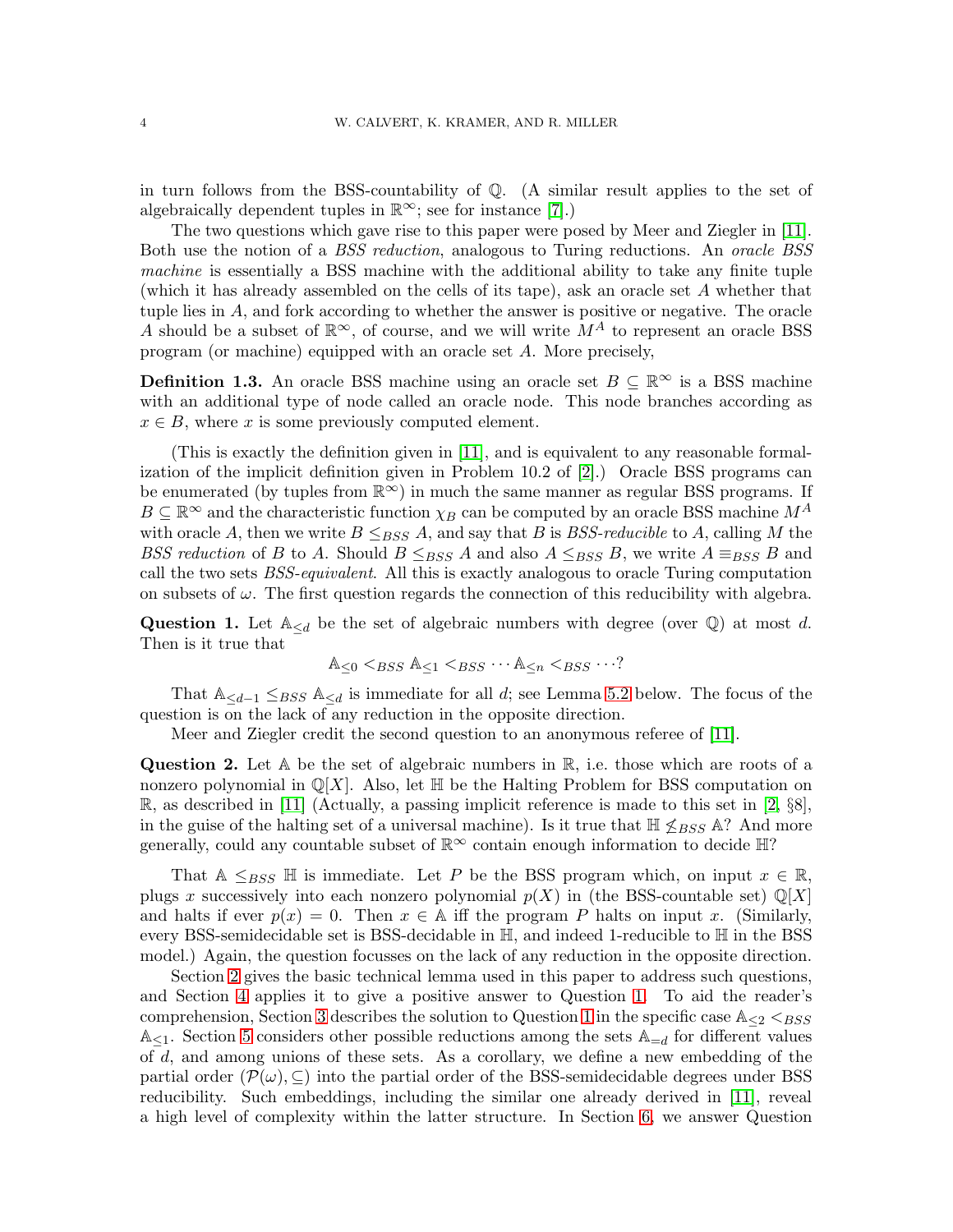[2](#page-3-1) by showing that no countable subset of  $\mathbb{R}^{\infty}$  contains enough information to decide the halting problem in the BSS model. We also prove there a theorem relating BSS degrees to cardinality, showing that for infinite subsets  $S \subseteq \mathbb{R}$  and  $C \subseteq \mathbb{R}^{\infty}$ , if  $S \leq_{BSS} C$ , then the local cardinality (in a technical sense defined in that section) of  $S$  cannot be greater than the (global, i.e. usual) cardinality of  $C$ . Finally, in Section [8,](#page-18-2) we offer analogies of these observations for BSS computation on the complex numbers, where the situation is far less messy.

#### 2. BSS-Computable Functions At Transcendentals

<span id="page-4-0"></span>Here we introduce our basic method for showing that various functions on the real numbers fail to be BSS-computable. In Sections [3](#page-5-0) and [4,](#page-7-0) this method will be extended to give answers about BSS-computability below certain oracles. However, even the non-relativized version yields straightforward proofs of several well-known results about BSS-decidable sets, as we will see shortly after describing the method.

In many respects, our method is equivalent to the method, used by many others, of considering BSS computations as paths through a finite-branching tree of height  $\omega$ , branching whenever there is a forking instruction in the program. However, we think that the intuition for our method can be more readily explained to a mathematician unfamiliar with computability theory. Our main lemma says that near any transcendental input in its domain, the values in a BSS-machine computation must be defined by rational functions of the input. Where previous proofs usually made arguments about countable sets of terminal nodes in the tree of possible computations, we simply use the transcendence of this element.

<span id="page-4-1"></span>**Lemma 2.1.** Let M be a BSS-machine, and  $\vec{z}$  the finite tuple of real parameters mentioned in the program for M. Suppose that  $\vec{y} \in \mathbb{R}^{m+1}$  is a tuple of real numbers algebraically independent over the field  $Q = \mathbb{Q}(\vec{z})$ , such that M converges on input  $\vec{y}$ . Then there exists  $\epsilon > 0$  and rational functions  $f_0, \ldots, f_n \in Q(\vec{Y})$ , (that is, rational functions of the variables  $\vec{Y}$  with coefficients from Q) such that for all  $\vec{x} \in \mathbb{R}^{m+1}$  with  $|\vec{x} - \vec{y}| < \epsilon$ , M also converges on input  $\vec{x}$  with output  $\langle f_0(\vec{x}), \ldots, f_n(\vec{x})\rangle \in \mathbb{R}^{n+1}$ .

**Proof.** The intuition is that by choosing  $\vec{x}$  sufficiently close to  $\vec{y}$ , we can ensure that the computation on  $\vec{x}$  branches in exactly the same way as the computation on  $\vec{y}$ , at each of the (finitely many) branch points in the computation on  $\vec{y}$ . More formally, say that the run of M on input  $\vec{y}$  halts at stage t, and that at each stage  $s \leq t$ , the non-zero cells contain the reals  $\langle f_{0,s}(\vec{y}), \ldots, f_{n_s,s}(\vec{y})\rangle$ . Lemma [1.1](#page-2-0) shows that all  $f_{i,s}(\vec{y})$  lie in the field  $Q(\vec{y})$ , so each  $f_{i,s}$  may be viewed as a rational function of  $\vec{y}$  with coefficients in Q. Indeed, each rational function  $f_{i,s}$  is uniquely determined in  $Q(\vec{Y})$ , since  $\vec{y}$  is algebraically independent over Q.

Let F be the finite set  $\{f_{i,s}(\vec{Y}) : s \leq t \& i \leq n_s \& f_{i,s} \notin Q\}$  of nonconstant rational functions used in the computation. The union U of all preimages  $f_{i,s}^{-1}(0)$  with  $f_{i,s} \in F$  is closed in  $\mathbb{R}^{m+1}$ , and by algebraic independence,  $\vec{y}$  does not lie in U, so there exists an  $\epsilon > 0$ such that the  $\epsilon$ -ball  $B_{\epsilon}(\vec{y}) = \{\vec{x} \in \mathbb{R}^{m+1} : |\vec{x} - \vec{y}| < \epsilon\},\$ does not intersect U, and is contained within the domain of each  $f_{i,s} \in F$ . Indeed, for all  $f_{i,s} \in F$  and all  $\vec{x} \in B_{\epsilon}(\vec{y}), f_{i,s}(\vec{x})$  and  $f_{i,s}(\vec{y})$  must have the same sign, since  $B_{\epsilon}(\vec{y})$  is a path-connected set.

Now fix any  $\vec{x} \in B_{\epsilon}(\vec{y})$ . We claim that in the run of M on input  $\vec{x}$ , at each stage  $s \leq t$ , the cells will contain precisely  $\langle f_{0,s}(\vec{x}), \ldots, f_{n_s,s}(\vec{x})\rangle$  and the machine will be in the same state in which it was at stage s on input  $\vec{y}$ . This is clear for stage 0, and we continue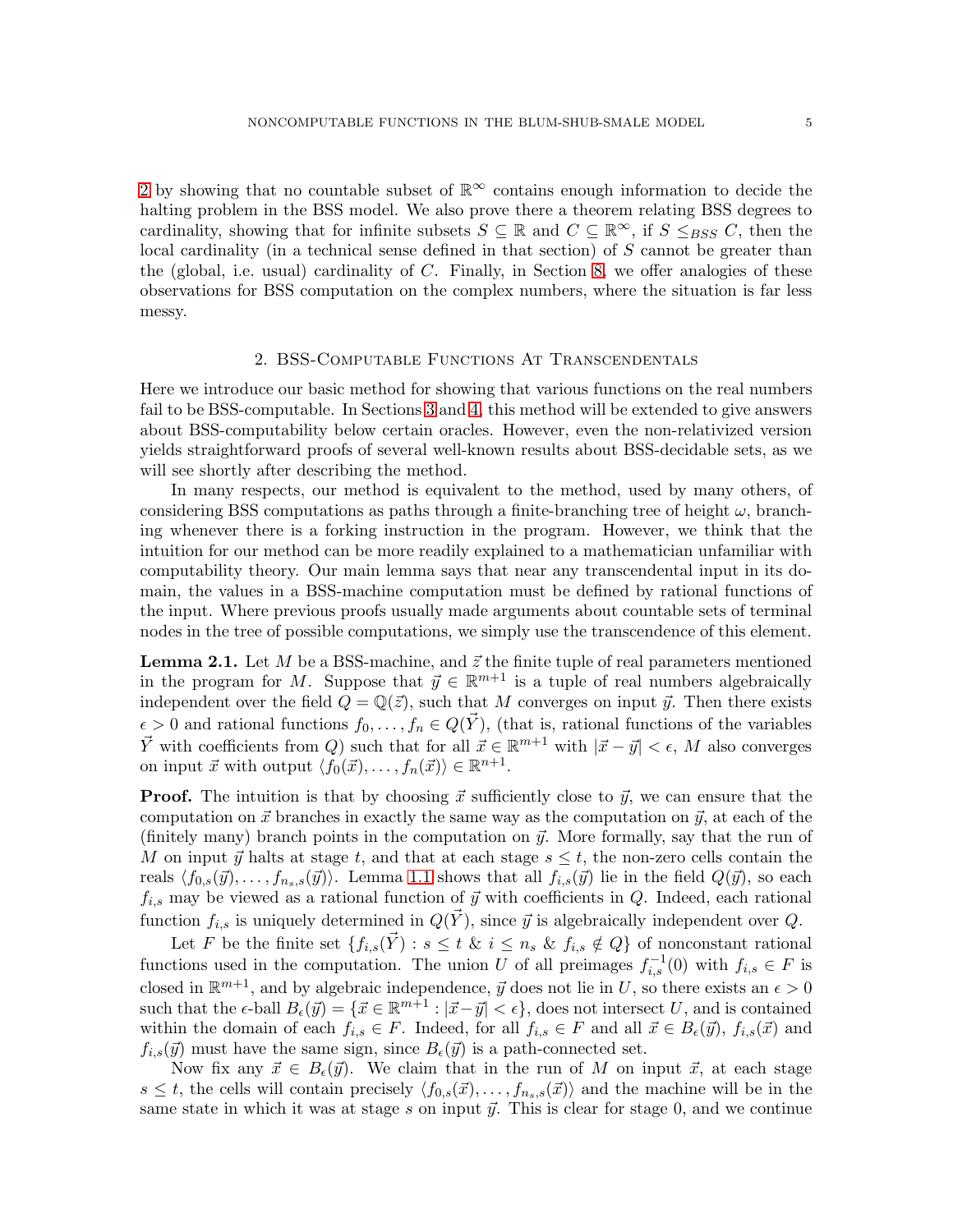by induction, going from each stage  $s < t$  to stage  $s + 1$ . If the machine executed a copy instruction or a field operation in this step, then the result is clear, by inductive hypothesis. Otherwise, the machine executed a fork instruction, comparing some  $f_{i,s}(\vec{x})$  with 0. But we saw above that  $f_{i,s}(\vec{x})$  and  $f_{i,s}(\vec{y})$  have the same sign (or else  $f_{i,s}(y) = 0$ , in which case  $f_{i,s}$  is the constant function 0), so in both runs the machine entered the same state at stage  $s + 1$ , leaving the contents of all cells intact. This completes the induction, and leaves us only to remark that therefore, at stage t, the run of M on input  $\vec{x}$  must also have halted, with  $\langle f_{0,t}(\vec{x}), \ldots, f_{n,s}(\vec{x})\rangle$  in its cells as the output. П

(If our BSS machines were allowed to compare the contents of two cells under  $=$  or  $\lt$ , as is standard, then our set F would have to consist of all nonconstant differences  $(f_{i,s} - f_{i,s})$ . The proof would still work, but the method above is simpler.)

Lemma [2.1](#page-4-1) provides quick proofs of several known results, including the undecidability of every proper subfield  $F \subset \mathbb{R}$ .

<span id="page-5-1"></span>**Corollary 2.2.** No BSS-decidable subset  $S \subseteq \mathbb{R}^n$  can be both dense and co-dense in  $\mathbb{R}^n$ .

**Proof.** Since the characteristic function  $\chi_S$  is BSS-computable, say by a machine with parameters  $\vec{z}$ , Lemma [2.1](#page-4-1) shows that for every  $\vec{y} \in \mathbb{R}^n$  with coordinates algebraically independent over  $\vec{z}$ ,  $\chi_S$  is constant in some neighborhood of  $\vec{y}$ .  $\mathsf{L}$ 

Indeed, the same proof shows that any BSS-computable total function with discrete image must be constant on each of the  $\epsilon$ -balls given by Lemma [2.1.](#page-4-1)

<span id="page-5-2"></span>**Corollary 2.3.** Define the boundary of a subset  $S \subseteq \mathbb{R}^n$  to be the intersection of the closure of S with the closure of its complement. If S is BSS-decidable, then there is a finite tuple  $\vec{z}$ such that every point on the boundary of S has coordinates algebraically dependent over  $\vec{z}$ . In particular, if M computes  $\chi_S$ , then its parameters may serve as  $\vec{z}$ .

 $\Box$ 

Proof. This is immediate from Lemma [2.1.](#page-4-1)

Of course, Corollaries [2.2](#page-5-1) and [2.3](#page-5-2) have been deduced long since from other known results, in particular from the Path Decomposition Theorem described in [\[1\]](#page-18-1). We include them here because of the simplicity of these proofs, and because they introduce the methods to be used in the following sections.

#### 3. Application to Algebraic Numbers of Degree 2

<span id="page-5-0"></span>We know that  $A_{\leq 1}$   $\leq$  BSS  $A_{\leq 0}$ , since  $A_{\leq 0} = \emptyset$  and  $A_{\leq 1} = \mathbb{Q}$  and it is already known (and seen again in Corollary [2.2](#page-5-1) above) that Q is BSS-undecidable. To introduce our main result, we prove the corresponding result one level further up. The proof constitutes a simple introduction to the method we used in the abstract [\[3\]](#page-19-6) to prove the full Theorem [4.1.](#page-7-1) In the next section, we will give a separate new proof of Theorem [4.1,](#page-7-1) more elegant than the first one but less transparent, especially for readers not expert in field theory, who may prefer to look up the proof in [\[3\]](#page-19-6).

Theorem 3.1.  $\mathbb{A}_{\leq 2}$   $\nleq$   $_{BSS}$   $\mathbb{A}_{\leq 1}$ .

**Proof.** Suppose that M is an oracle BSS machine with real parameters  $\vec{z}$ , such that  $\mathcal{M}^{\mathbb{Q}}$ computes the characteristic function of  $\mathbb{A}_{\leq 2}$ . (Of course  $\mathbb{A}_{\leq 1}$  is just  $\mathbb Q$  itself.) Fix any  $y \in \mathbb R$ which is transcendental over the field  $Q = \mathbb{Q}(\vec{z})$ , and run  $M^{\mathbb{Q}}$  on input y. Of course, this computation must halt after finitely many steps and output 0. As in the proof of Lemma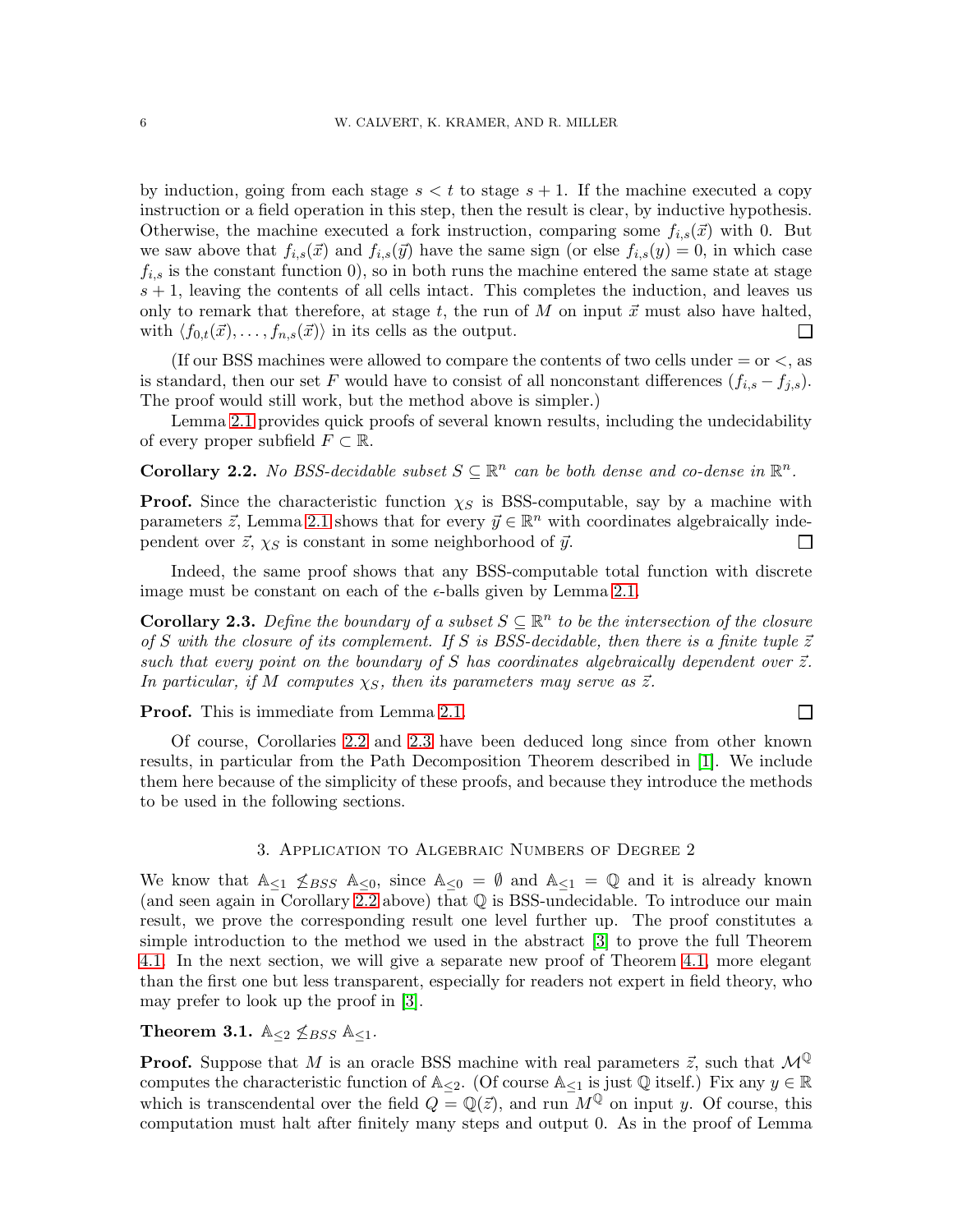[2.1,](#page-4-1) we set F to be the finite set of all nonconstant rational functions  $f \in Q(Y)$  such that  $f(y)$  appears in some cell during this computation. Again, there is an  $\epsilon > 0$  such that all x within  $\epsilon$  of y satisfy  $f(x) \cdot f(y) > 0$  for all  $f \in F$ . However, it is no longer sufficient for us to run  $M^{\mathbb{Q}}$  on an arbitrary  $x \in B_{\epsilon}(y) \cap \mathbb{A}_{\leq 2}$ , because such an x might lie in  $\mathbb{Q}$ , or might have  $f(x) \in \mathbb{Q}$  for some  $f \in F$ , and in this case the computation on input x might ask its oracle whether  $f(x) \in \mathbb{Q}$  and would then branch differently from the computation on input y. (Of course, for all  $f \in F$ ,  $f(y) \notin \mathbb{Q}$ , since  $f(y)$  must be transcendental over  $\mathbb Q$  for nonconstant f.) So we must establish the existence of some  $x \in B_{\epsilon}(y) \cap \mathbb{A}_{\leq 2}$  with  $f(x) \notin \mathbb{Q}$  for all of the (finitely many)  $f \in F$ . Of course, we do not need to give any effective procedure which produces this  $x$ ; its existence is sufficient.

For each  $f \in F$ , choose  $g, h \in Q[Y]$  with  $f = \frac{g}{h}$  $\frac{g}{h}$ . Thus  $f(x) = a$  iff  $g(x) - ah(x) = 0$ . In game-theoretic terms, the opponent first chooses the functions in  $F$ , after which we choose x, and then his functions pick out the value of a, based on our x. So we must ensure that our choice of x makes  $0 \neq g(x) - ah(x)$  for every  $a \in \mathbb{Q}$ .

We need the following lemma from calculus.

<span id="page-6-0"></span>**Lemma 3.2.** If  $f \in \mathbb{R}(X)$  with  $b \in \text{dom}(f)$ , and there are positive values of v arbitrarily close to 0 such that  $f(b+v) = f(b-v)$ , then  $f'(b) = 0$ . close to 0 such that  $f(b + v) = f(b - v)$ , then  $f'(b) = 0$ .

Given the collection F, we fix some  $b \in \mathbb{Q}$  such that  $|y - b| < \frac{\epsilon}{2}$  $\frac{\epsilon}{2}$  and such that b lies in the domain of every  $f \in F$  and all  $f'(b) \neq 0$ . Since each  $f \in F$  is differentiable and nonconstant, each f rules out only finitely many values, and  $F$  is finite, so such a b must exist. Now Lemma [3.2](#page-6-0) makes it clear that for some sufficiently small  $\delta > 0$ , every  $u \in \mathbb{Q}$ with  $0 < \sqrt{u} < \delta$  satisfies  $f(b + \sqrt{u}) \neq f(b - \sqrt{u})$  for every  $f \in F$ . So fix  $x = b + \sqrt{u}$  for some  $u \in \mathbb{Q}$  with  $0 < \sqrt{u} < \min(\delta, \frac{\epsilon}{2})$ , for which  $\sqrt{u} \notin Q$ . (The finitely generated field Q cannot contain every  $\sqrt{u}$  in this interval, as every subfield of a finitely generated field is itself finitely generated. For a proof, see [\[12,](#page-19-7) Thm. 3.1.4, p. 82].) Thus  $|x - y| < \epsilon$  and all  $f \in F$  satisfy  $f(b+\sqrt{u}) \neq f(b-\sqrt{u})$ . We write  $\overline{x} = b - \sqrt{u}$  for the conjugate of x over Q.

Now let  $p(X) = X^2 - 2bX + (b^2 - u)$ , which is the minimal polynomial of x and of  $\overline{x}$ , over Q as well as over Q. For each  $f \in F$ , we apply the division algorithm:

$$
f(X) = \frac{g(X)}{h(X)} = \frac{q_g(X) \cdot p(X) + r_g(X)}{q_h(X) \cdot p(X) + r_h(X)}
$$

with  $r_g(X)$  and  $r_h(X)$  both linear polynomials. We write  $r_g(X) = g_1X + g_0$  and  $r_h(X) = g_0(X)$  $h_1X + h_0$ , with all coefficients in Q. Now  $f(x) = \frac{q_g(x) \cdot 0 + r_g(x)}{q_h(x) \cdot 0 + r_h(x)} = \frac{r_g(x)}{r_h(x)}$  $\frac{r_g(x)}{r_h(x)}$ , and likewise  $f(\overline{x}) =$  $r_g(\overline{x})$  $\frac{r_g(\overline{x})}{r_h(\overline{x})}$ . Since  $f(x) \neq f(\overline{x})$ , this shows that  $\frac{r_g(X)}{r_h(X)}$  cannot be constant, so  $r_g(X)$  is not a scalar multiple of  $r_h(X)$ .

Suppose that  $a = f(x) = \frac{g(x)}{h(x)}$  lies in Q. Then

$$
g_1 \cdot (b + \sqrt{u}) + g_0 = r_g(x) = g(x) = ah(x) = ar_h(x) = ah_1 \cdot (b + \sqrt{u}) + ah_0,
$$

and this equation can be re-expressed as

$$
(g_1b + g_0 - ah_1b - ah_0) + \sqrt{u}(g_1 - ah_1) = 0.
$$

Here both expressions in parentheses lie in  $Q$ , but we chose u with  $\sqrt{u} \notin Q$ , and so

$$
g_1b + g_0 = a(h_1b + h_0)
$$
 and  $g_1 = ah_1$ .

But this immediately shows that  $r_q(X) = g_1X + g_0 = ah_1X + ah_0 = ar_h(X)$ , contradicting the statement above that  $r_g(X)$  is not a scalar multiple of  $r_h(X)$ .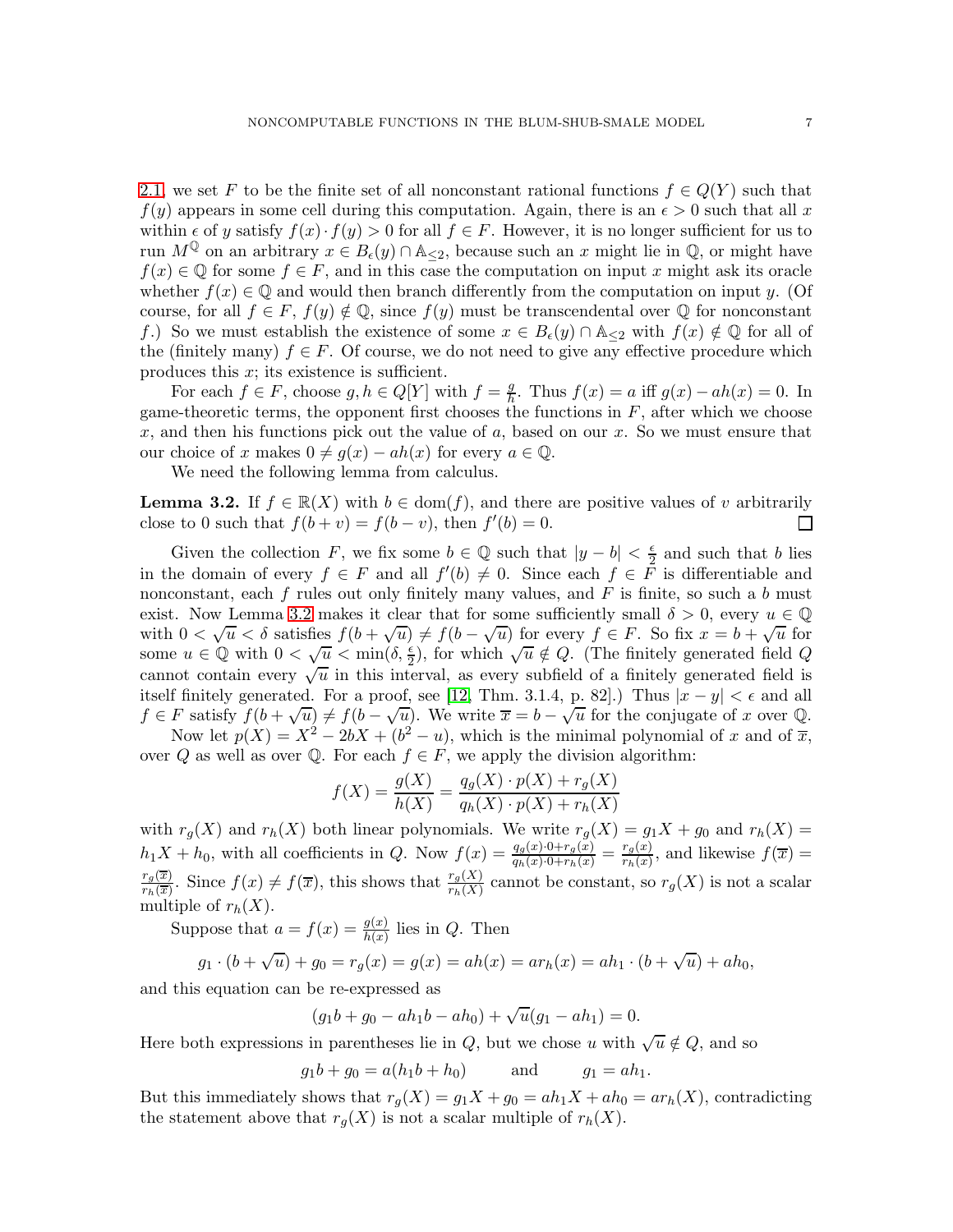With this contradiction, we see that  $f(x) \notin \mathbb{Q}$  (and indeed  $f(x) \notin Q$ ). Since this holds for all  $f \in F$ , and since  $|x - y| < \epsilon$ , it is now clear (just as in Lemma [2.1\)](#page-4-1) that the computation  $M^{\mathbb{Q}}(x)$  follows the exact same path as  $M^{\mathbb{Q}}(y)$ , and outputs the same answer. However,  $y \notin \mathbb{A}_{\leq 2}$  since y was transcendental over Q, whereas  $x = b + \sqrt{u} \in \mathbb{A}_{\leq 2}$ . Thus the machine M with oracle  $\mathbb Q$  did not compute the characteristic function of  $\mathbb{A}_{\leq 2}$ .

#### 4. Application to Algebraic Numbers in General

<span id="page-7-1"></span><span id="page-7-0"></span>Theorem 4.1. For every  $d > 0$ ,  $\mathbb{A}_{\leq d}$   $\nleq$  Bss  $\mathbb{A}_{\leq d-1}$ . In particular,  $\mathbb{A}_{=d}$   $\nleq$  Bss  $\mathbb{A}_{\leq d-1}$ .

**Proof.** The two statements in the theorem are equivalent, because  $\mathbb{A}_{\leq d} \equiv_{BSS} \mathbb{A}_{\leq d-1} \oplus \mathbb{A}_{=d}$ (where  $A \oplus B = \{ \langle 0, \vec{a} \rangle : \vec{a} \in A \} \cup \{ \langle 1, \vec{b} \rangle : \vec{b} \in B \}$ ). We prove the latter.

As usual, suppose that M is an oracle BSS machine which, given oracle  $\mathbb{A}_{\leq d-1}$ , computes  $\mathbb{A}_{=d}$ . Let  $\vec{z}$  be the finite tuple of real parameters used by M, and set  $Q = \mathbb{Q}(\vec{z})$ , the field generated by these parameters. Then its algebraic portion  $Q \cap \overline{Q}$  is also finitely generated, since subfields of finitely generated fields are finitely generated, (see [\[12,](#page-19-7) Thm. 3.1.4, p. 82]). Being an algebraic extension,  $Q \cap \overline{Q}$  thus has finite dimension over  $\mathbb{Q}$ , so  $Q$  cannot contain d-th roots of all prime numbers. Theorem 9.1 from Chapter 6 of [\[9\]](#page-19-8) shows that there exists a prime whose real d-th root  $\alpha$  satisfies  $[Q(\alpha) : Q] = d$ . We also fix any real number y transcendental over Q, and let F be the set of all nonconstant rational functions  $f \in Q(X)$ such that  $f(y)$  appears in some cell during the run of M on input y with oracle  $\mathbb{A}_{\le d-1}$ . By assumption this run halts and outputs 0, so F is a finite set. As before, we fix  $\epsilon > 0$  such that  $f(x) \cdot f(y) > 0$  for all  $x \in B_{\epsilon}(y)$ . Fix any  $b \in \mathbb{Q}$  with  $|b - y| < \frac{\epsilon}{2}$  $\frac{\epsilon}{2}$  and with  $f'(b) \neq 0$  for all  $f \in F$ . (Each such f is a nonconstant rational function, and so  $f'(X)$ , being rational and nonzero, can only have finitely many roots.)

Now there exist d distinct embeddings  $\sigma_j : \mathbb{Q}(\alpha) \to \overline{\mathbb{Q}}$ , with  $j = 1, \ldots, d$ . With Q and  $\mathbb{Q}(\alpha)$  linearly disjoint, each  $\sigma_j$  extends to an embedding  $\overline{\sigma}_j$  :  $Q(\alpha) \to \overline{Q(\alpha)}$ , with  $\overline{\sigma}_j \upharpoonright Q$ being the identity, and these are all the embeddings (over  $Q$ ) of  $Q(\alpha)$  into its algebraic closure.

**Lemma 4.2.** In this situation, let S be the set of rational numbers c such that  $\beta_c = f(b+c\alpha)$ has degree  $\lt d$  over Q. Then S is finite.

**Proof.** For any  $c \in S$ , we have  $Q(\beta_c) \subsetneq Q(\alpha)$ , with inclusion because  $\beta_c = f(b + c\alpha)$  and  $f \in Q(X)$ , and without equality because  $[Q(\beta_c) : Q] < d = [Q(\alpha) : Q]$ . Hence some  $\overline{\sigma}_{j(c)}$ embeds  $Q(\alpha)$  into its algebraic closure and equals the identity on  $Q(\beta_c)$  but not on  $Q(\alpha)$ . But  $\alpha$  has only d conjugates over Q, so if S were infinite, it would contain an infinite subset S' for which one particular embedding  $\overline{\sigma} = \overline{\sigma}_j$  would have  $\overline{\sigma}(\beta_c) = \beta_c$  for all  $c \in S'$ , but  $\overline{\sigma}(\alpha) \neq \alpha$ .

Let 
$$
\gamma = \frac{\overline{\sigma}(\alpha)}{\alpha} \neq 1
$$
. Now for  $c \in S'$ ,  
\n
$$
f(b + c\alpha) = \beta_c = \overline{\sigma}(\beta_c) = \overline{\sigma}(f(b + c\alpha)) = f(b + c \cdot \overline{\sigma}(\alpha)).
$$

So the equation  $f(b+X) = f(b+\gamma X)$  holds whenever  $X = c\alpha$  with  $c \in S'$ . Since S' is infinite, this must be an identity of rational functions, and by differentiating it (and recalling that  $\gamma \neq 1$ , we see that  $f'(b) = 0$ , contradicting our choice of b.  $\Box$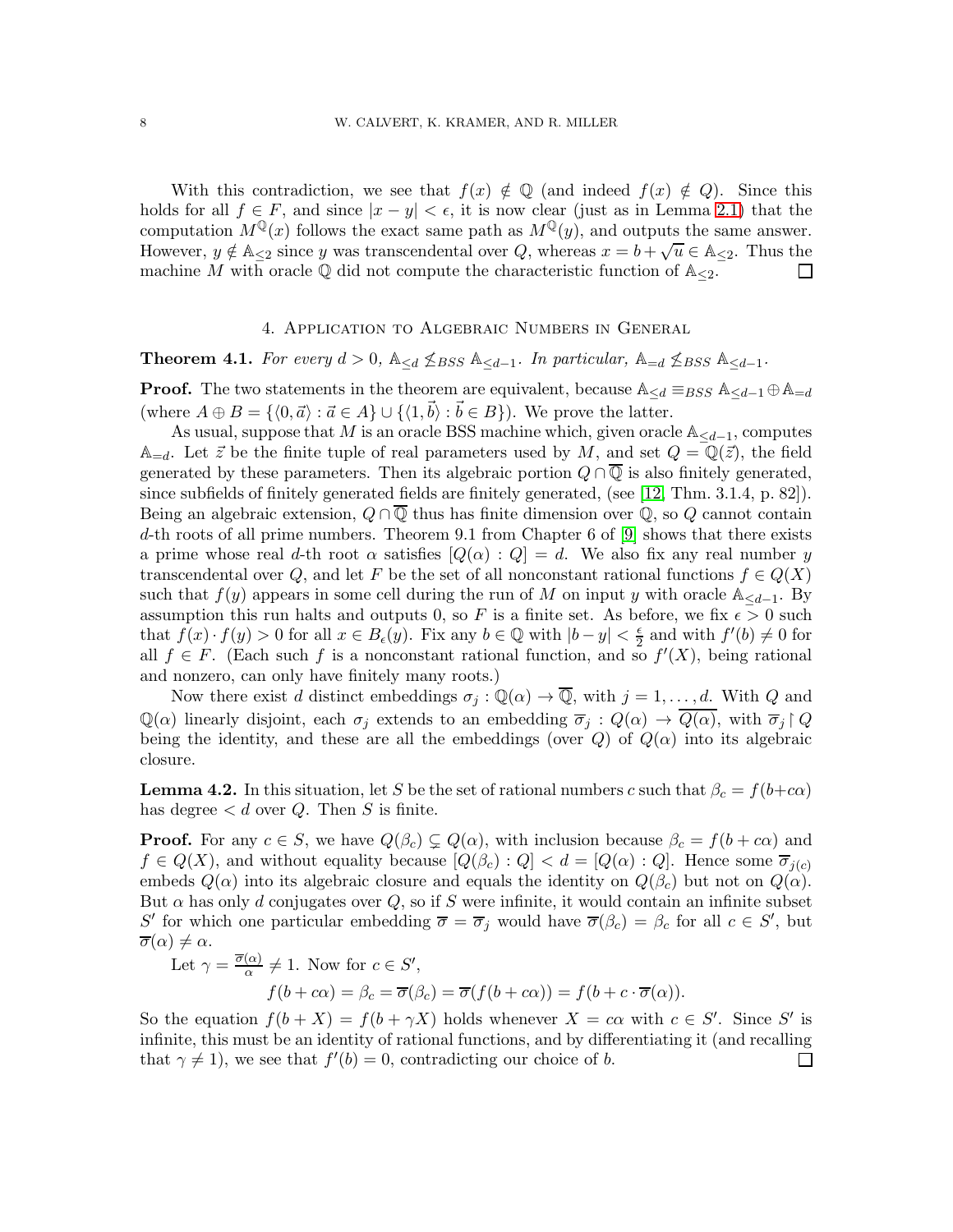So we may fix some positive rational  $c < \frac{\epsilon}{|2\alpha|}$  such that for all  $f \in F$ ,  $f(b + c\alpha)$  has degree  $\geq d$  over Q. (In fact, this degree must then equal d, since  $f(b + c\alpha) \in Q(\alpha)$ .) Let  $x = b + c\alpha$ . Then  $|y - x| \le |y - b| + |b - x| < \frac{\epsilon}{2} + \frac{\epsilon}{2} = \epsilon$ , so that for all  $f \in F$ ,  $f(x)$  and  $f(y)$ have the same sign and both lie outside of the oracle set  $\mathbb{A}_{\leq d-1}$ . Therefore the computation of M on input x with oracle  $\mathbb{A}_{\leq d-1}$  halts and outputs 0, yet  $x \in \mathbb{A}_{=d}$ , so this machine does not decide the set  $\mathbb{A}_{=d}$ . □ not decide the set  $\mathbb{A}_{=d}$ .

Thus we have a positive answer to Problem [1.](#page-3-0) Meer and Ziegler also posed a similar problem: whether  $\mathbb{A}_{\leq d} \equiv_{BSS} \mathbb{A}_{=d}$  for every d. They had noted that this holds when  $d \leq 2$ , but in fact it holds for no other d than those. Since  $\mathbb{A}_{\leq d} \equiv_{BSS} \mathbb{A}_{\leq d-1} \oplus \mathbb{A}_{=d}$ , the problem essentially asks whether  $\mathbb{A}_{\leq d-1} \leq_{BSS} \mathbb{A}_{=d}$ . In the next section, Theorem [5.3](#page-8-2) will use the same technique as Theorem [4.1](#page-7-1) to show that for  $d-1 > 0$ ,  $\mathbb{A}_{=d-1} \leq_{BSS} \mathbb{A}_{=d}$  iff  $(d-1)$ divides d.

#### 5. Results on Sets of Degrees

<span id="page-8-1"></span>Now we create more general versions, mostly along the same lines as Theorem [4.1.](#page-7-1) To make the notation as powerful as possible, we extend it: for any subset  $S \subseteq \omega$ , we will write  $\mathbb{A}_S = \bigcup_{d \in S} \mathbb{A}_{=d}$ , the set of all algebraic real numbers whose degrees over  $\mathbb Q$  lie in S.

<span id="page-8-3"></span>**Lemma 5.1.** For every  $S \subseteq \omega$ ,  $\mathbb{A}_S$  is a BSS-semidecidable set, and the semidecision procedure is uniform in one real parameter for S.

**Proof.** The BSS machine M with range  $\mathbb{A}_S$  has one real parameter  $z_S = \sum_{n \in S} 2^{-n}$ , whose binary representation forms a code for the set  $S \subseteq \omega$ . From this parameter, given any n, the machine can determine whether or not  $n \in S$ . On input x, the machine searches through all irreducible  $h(X) \in \mathbb{Q}[x]$  until it finds one with  $h(x) = 0$ . Then it uses  $z<sub>S</sub>$  to decide whether  $deg(h) \in S$ , and halts only on a positive answer. (It was known as far back as 1882, in the work [\[8\]](#page-19-9) of Kronecker, that there is a decision procedure for irreducibility of polynomials in  $\mathbb{Q}[X]$ .)  $\Box$ 

Our first result on these BSS-semidecidable sets is immediate.

<span id="page-8-0"></span>**Lemma 5.2.** If  $S \subseteq T \subseteq \omega$ , then  $\mathbb{A}_S \leq_{BSS} \mathbb{A}_T$ .

**Proof.** With an  $A_T$  oracle, a BSS machine can decide whether an input x lies in  $A_T$ . If it does not (and  $S \subseteq T$ ), then  $x \notin A_S$ ; whereas if it does, then one merely searches for the minimal polynomial of x in  $\mathbb{Q}$ , and checks whether its degree lies in S. (For this purpose, the machine needs the parameter  $z<sub>S</sub>$  from Lemma [5.1.](#page-8-3))  $\Box$ 

<span id="page-8-2"></span>**Theorem 5.3.** For every  $d > 0$  in  $\omega$  and every set  $S \subset \omega$  with  $S \cap d\mathbb{Z} = \emptyset$ ,  $\mathbb{A}_{=d} \nleq_{BSS} \mathbb{A}_S$ .

**Proof.** Essentially the same construction as in Theorem [4.1](#page-7-1) applies, and we use the same notation. In addition to the argument given there, we must show that for every  $f \in F$ ,  $f(x)$  cannot lie in the new oracle set A<sub>S</sub>, as opposed to A<sub>≤d−1</sub>, which was the oracle used in Theorem [4.1.](#page-7-1) For this purpose, a few revisions are needed. First, with  $Q$  still denoting the field generated by the parameters of M, we let  $K = Q \cap \overline{Q}$ , and let  $F_K = F \cap K(X)$ be the set of nonconstant functions in  $K(X)$  appearing in the computation by  $M^{\mathbb{A}_S}$  on the transcendental input y. Now K is a finite algebraic extension of  $\mathbb Q$  within  $\mathbb R$ , and we let L be the Galois extension of  $\mathbb Q$  generated by K within the complex field  $\mathbb C$ . Moreover, we will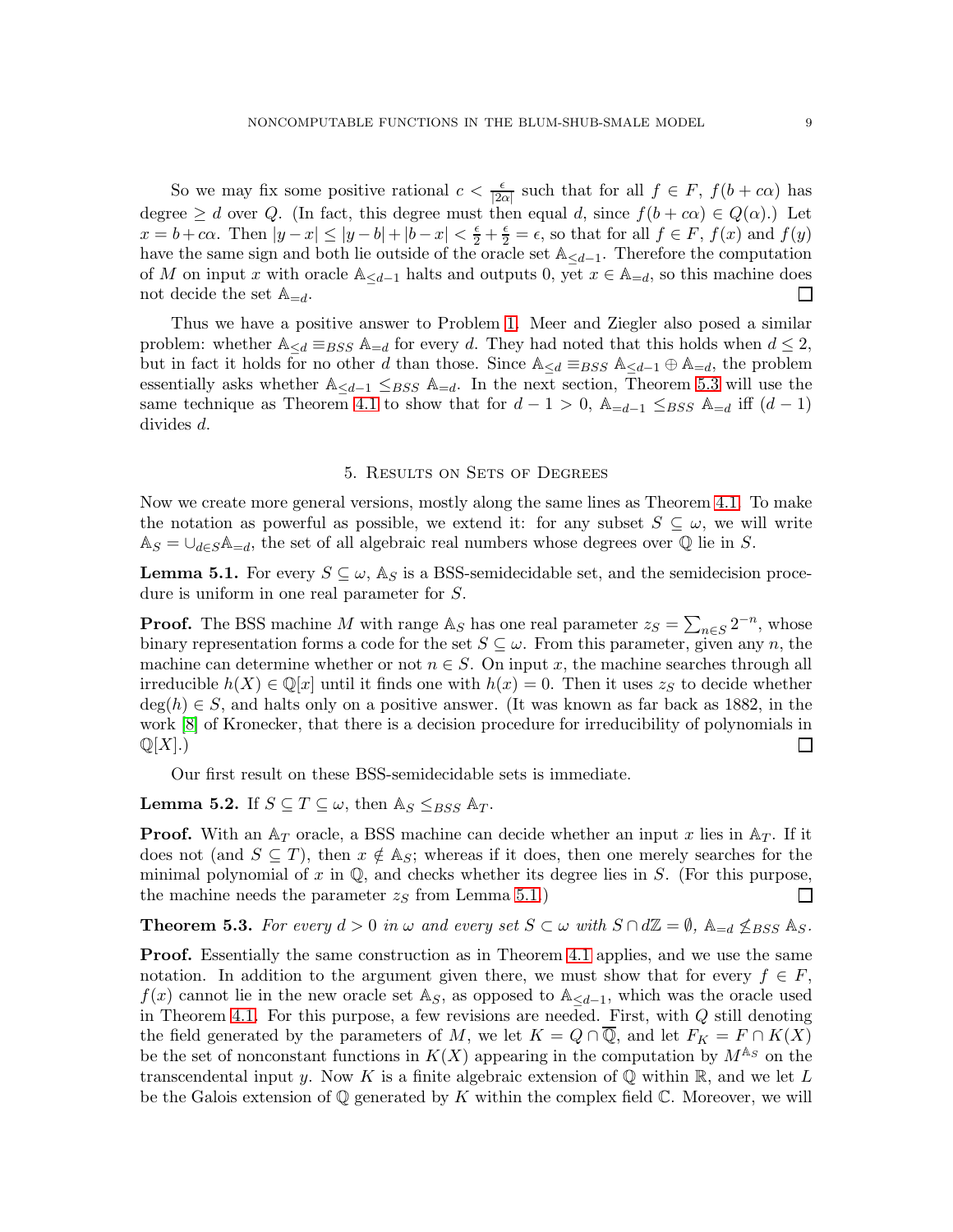choose our x to have degree d not only over  $\mathbb{Q}$ , and not only over  $Q$ , but also over L. Since L and Q are both finitely generated, this can be done.

Now let  $f \in F$  and consider  $a = f(x)$ . First, if  $f \notin F_K$ , then every expression of  $f(X)$  involves transcendentals over Q. Suppose that  $f(X) = f^*(t_1, \ldots, t_m, X)$ , where  $f^* =$  $g^* \in K(T_1, \ldots, T_m, X)$  and  $\{t_1, \ldots, t_m\}$  (which we write as  $\{\vec{t}\}\)$  is algebraically independent over Q. If  $a = f(x) = f^*(\vec{t},x)$  lies in A, then  $g^*(\vec{t},x) = ah^*(\vec{t},x)$ , so all coefficients in  $g^*(\vec{T},x) - ah^*(\vec{T},x)$  are zero, which can happen for only finitely many values of x (since f is nonconstant). So, in the revised proof, we make sure to avoid those finitely many values of x (for each  $f \in F - F_K$ ) when making our choice of x close to y.

Next we suppose that  $a = f(x)$  for an  $f \in F_K$ . The same proof as in Theorem [4.1](#page-7-1) shows that  $L(a)$  cannot be a proper subfield of  $L(x)$ . (The argument there for Q goes through now with Q replaced by L.) Now, however, it is not guaranteed that a has degree  $\lt d$  over L, and so it is possible that  $L(a) = L(x)$ . In this case, we know that  $[L(a) : L] = [L(x) : L] = d$ , and so a has minimal polynomial  $q(X) \in L[X]$  of degree d. If a is transcendental over Q, then of course  $a \notin A_S$ ; so assume a is algebraic, and let  $p(X) \in \mathbb{Q}[X]$  be the minimal polynomial of a over  $\mathbb{Q}$ . Then  $p(X)$  is just the product of  $q(X)$  with several images of  $q(X)$  under automorphisms of L. Specifically, if E is the subfield of L generated by the coefficients of  $q(X)$ , then

$$
p(X) = \Pi_{\sigma \in G} q^{\sigma}(X),
$$

where G is a set of representatives for the right cosets of  $Gal(L/E)$  in  $Gal(L/\mathbb{Q})$ , and where  $q^{\sigma}(X)$  is the image of  $q(X)$  under the map  $\sigma$  on its coefficients. (This formula for the minimal polynomial  $p(X)$  of the roots of q over the smaller subfield Q requires the extension  $\mathbb{Q} \subseteq L$  to be Galois. This is why we used the Galois extension L, rather than just the fields K or Q.) It follows that  $\deg(p(X)) = d \cdot [E : \mathbb{Q}]$ . Since S contains no nonzero multiples of d, we see that deg( $p(X)$ )  $\notin S$ , and hence  $a \notin A_S$ . The rest of the proof then proceeds exactly as in Theorem 4.1. exactly as in Theorem [4.1.](#page-7-1)

For reference in Theorem [5.14,](#page-13-1) we note that in the above proof, when  $L(a) = L(x)$ , we showed that  $[\mathbb{Q}(a):\mathbb{Q}]=d\cdot [E:\mathbb{Q}]$  is a multiple of d by a factor  $\leq [L:\mathbb{Q}]$ . Here all that was needed was for  $[\mathbb{Q}(a) : \mathbb{Q}]$  to be a multiple of d, but there we will need uniformity in the size of the multiple.

We will see below that the converse of Lemma [5.2](#page-8-0) fails. However, we can prove a substitute for it, which yields the same principal results (Corollaries [5.5](#page-10-0) and [5.7,](#page-10-1) below) that one would have derived from the converse.

<span id="page-9-0"></span>**Theorem 5.4.** Let P be the set of all prime numbers in  $\omega$ . Then for all S and T in the power set  $\mathcal{P}(P)$ ,  $A_S \leq_{BSS} A_T$  if and only if  $S \subseteq T$ .

Proof. The backward direction follows from Lemma [5.2,](#page-8-0) and the forward from Theorem [5.3,](#page-8-2) since no element of P divides any other element of P.  $\Box$ 

This allows us to show that the BSS-semidecidable degrees, which form the analogue for BSS computation of the computably enumerable Turing degrees, are a structure of significant complexity. In [\[11,](#page-19-2) Theorem 16], Meer and Ziegler showed that there exist uncountably many BSS-semidecidable degrees, pairwise incomparable with each other, and Corollary [5.5](#page-10-0) (below) could also be proven using their sets  $\mathbb{Q}_{\sqrt{p}}$ , and unions of those sets, in place of the sets  $\mathbb{A}_{=p}$  and their unions. In the case of additive BSS-machines, some related results appear in [\[6\]](#page-19-10).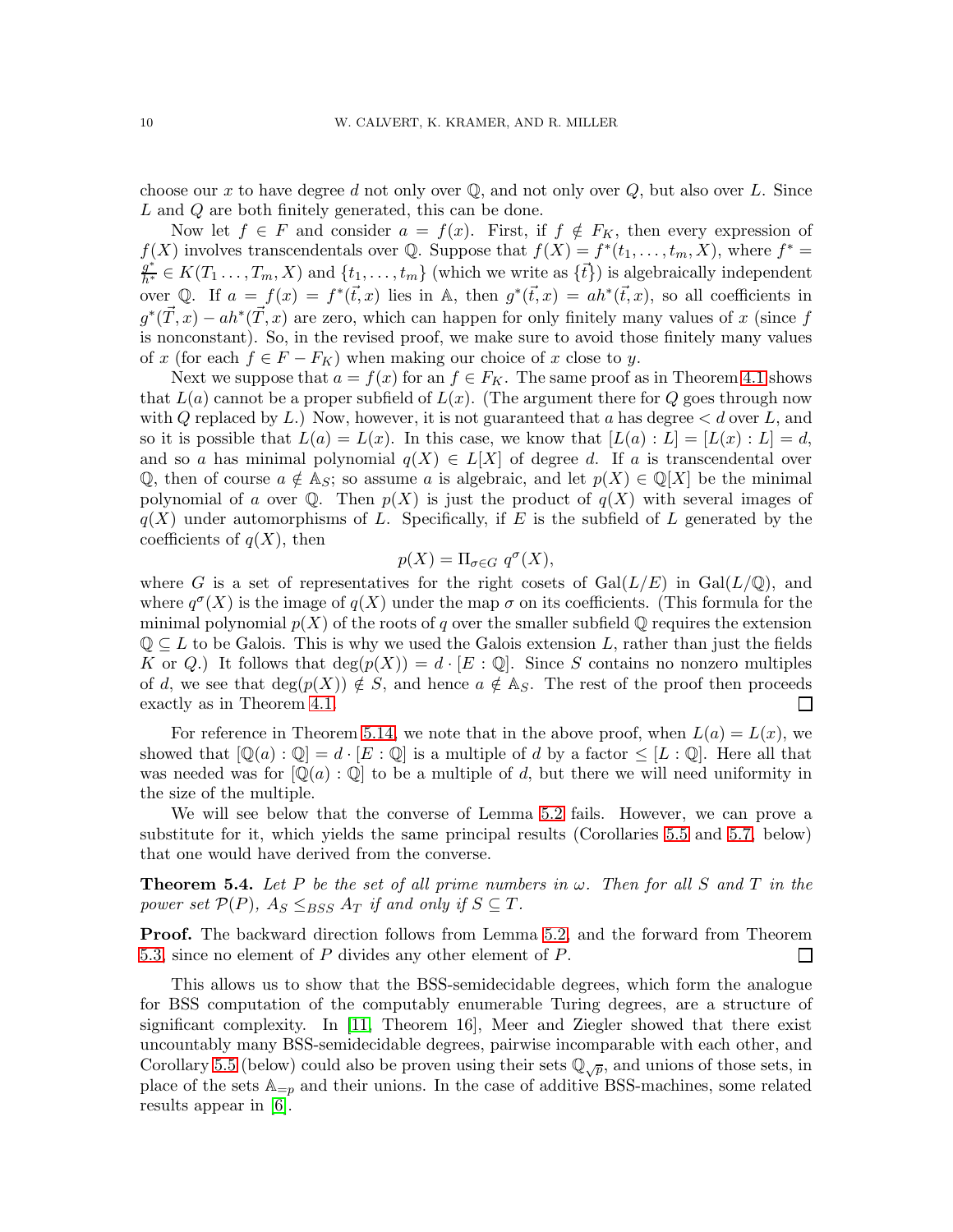<span id="page-10-0"></span>**Corollary 5.5.** There exists a subset  $\mathcal{L}$  of the BSS-semidecidable degrees such that as partial orders,  $(\mathcal{L}, \leq_{BSS})$  is isomorphic to  $(\mathcal{P}(\omega), \subseteq)$ .

**Proof.** We have  $(\mathcal{P}(\omega), \subseteq) \cong (\mathcal{P}(P), \subseteq)$ , and Theorem [5.4](#page-9-0) shows that the latter partial order embeds into the BSS-semidecidable degrees via the map  $S \mapsto \mathbb{A}_S$ . order embeds into the BSS-semidecidable degrees via the map  $S \mapsto \mathbb{A}_S$ .

In Corollary [5.5,](#page-10-0) the isomorphism respects partial orders, but it is open whether it maps meets and joins within the lattice  $(\mathcal{P}(\omega), \subseteq)$  to meets and joins within the upper semilattice of the BSS degrees, or within the sub-upper semilattice of the BSS-semidecidable degrees.

By adding the following elementary set-theoretic fact to Corollary [5.5](#page-10-0) we create a different proof of [\[11,](#page-19-2) Thm. 16].

**Lemma 5.6** (Folklore). There exists a collection  $\mathcal{D} \subseteq \mathcal{P}(\omega)$  of cardinality  $2^{\omega}$  satisfying:  $(\forall A \in \mathcal{D})(\forall B \in \mathcal{D})[A \subseteq B \implies A = B].$ 

**Proof.** Recall that for  $A, B \subseteq \omega$ ,  $A \oplus B = \{2n : n \in A\} \cup \{2n + 1 : n \in B\}$ . Let  $\mathcal{D} = \{S \oplus S^C : S \in \mathcal{P}(\omega)\}$ , where  $S^C$  is the complement of S.  $\mathcal{D} = \{ S \oplus S^C : S \in \mathcal{P}(\omega) \},\$  where  $S^C$  is the complement of S.

<span id="page-10-1"></span>**Corollary 5.7** (first shown in [\[11\]](#page-19-2)). There exists an antichain (under  $\leq_{BSS}$ ) of cardinality  $2^{\omega}$  within the BSS-semidecidable degrees.  $2^{\omega}$  within the BSS-semidecidable degrees.

The remainder of this section is devoted to the question of when we can have  $\mathbb{A}_S \leq_{BSS}$  $A_T$  without having  $S \subseteq T$ . The restriction on S in Theorem [5.3](#page-8-2) is that it does not contain any multiples of d. This leaves open the full converse of Lemma [5.2,](#page-8-0) and it is natural to conjecture that  $\mathbb{A}_S \leq_{BSS} \mathbb{A}_T$  if and only if  $S \subseteq T$ . The authors were surprised to find that this conjecture fails, and moreover, that it can fail even for finite sets  $S$ . To introduce this failure, we give a specific example, which builds on a technique introduced by Meer and Ziegler in [\[11,](#page-19-2) Lemma 17], in which they proved that  $\mathbb{A}_{-1} \leq_{BSS} \mathbb{A}_{-2}$ .

# <span id="page-10-2"></span>Proposition 5.8.  $\mathbb{A}_{=2} \leq_{BSS} \mathbb{A}_{=6}$ .

**Proof.** The machine for this reduction, with oracle  $\mathbb{A}_{=6}$ , is simple. It has  $\sqrt[3]{2}$  as a parameter, and on input x, it asks its oracle whether  $x + \sqrt[3]{2} \in \mathbb{A}_{=6}$ . If not, then it outputs "No" immediately; while if so, then it searches through the irreducible polynomials in  $\mathbb{Q}[X]$  until it finds the minimal polynomial  $h(X)$  of x, and then outputs "Yes" if h has degree 2 and "No" otherwise.

To see that this procedure computes  $\mathbb{A}_{=2}$  correctly, we consider the algebraicity of the input x. If  $x \notin A$ , then  $x + \sqrt[3]{2}$  is certainly also transcendental, hence  $\notin A_{=6}$ , and the machine outputs "No." If  $x \in \mathbb{A}_{(\omega - \{2\})}$ , then the machine must output "No": either immediately, if  $x + \sqrt[3]{2} \notin \mathbb{A}_{=6}$ , or else after finding the minimal polynomial of x. Finally, if  $x \in \mathbb{A}_{=2}$ , then we claim that  $x + \sqrt[3]{2} \in \mathbb{A}_{=6}$ , and so the machine goes into its search for the minimal polynomial of x, and finds that  $x \in A_{-2}$ .

To see that  $x + \sqrt[3]{2} \in A_{=6}$  when  $x \in A_{=2}$ , let F be the field  $\mathbb{Q}(x + \sqrt[3]{2})$ . Then  $F \subseteq \mathbb{Q}(x, \sqrt[3]{2})$ , and we show that indeed equality holds. First,  $F(x) = \mathbb{Q}(x, \sqrt[3]{2})$ , and so  $\mathbb{Q}(x, \sqrt[3]{2})$  must have degree either 1 or 2 over F. But also  $F(\sqrt[3]{2}) = \mathbb{Q}(x, \sqrt[3]{2})$ , so  $\mathbb{Q}(x, \sqrt[3]{2})$ must have degree either 1 or 3 over F. The only consistent solution is that  $F = \mathbb{Q}(x, \sqrt[3]{2})$ , so  $[F: \mathbb{Q}] = 6$ . Thus  $x + \sqrt[3]{2} \in \mathbb{A}_{=6}$  as required. П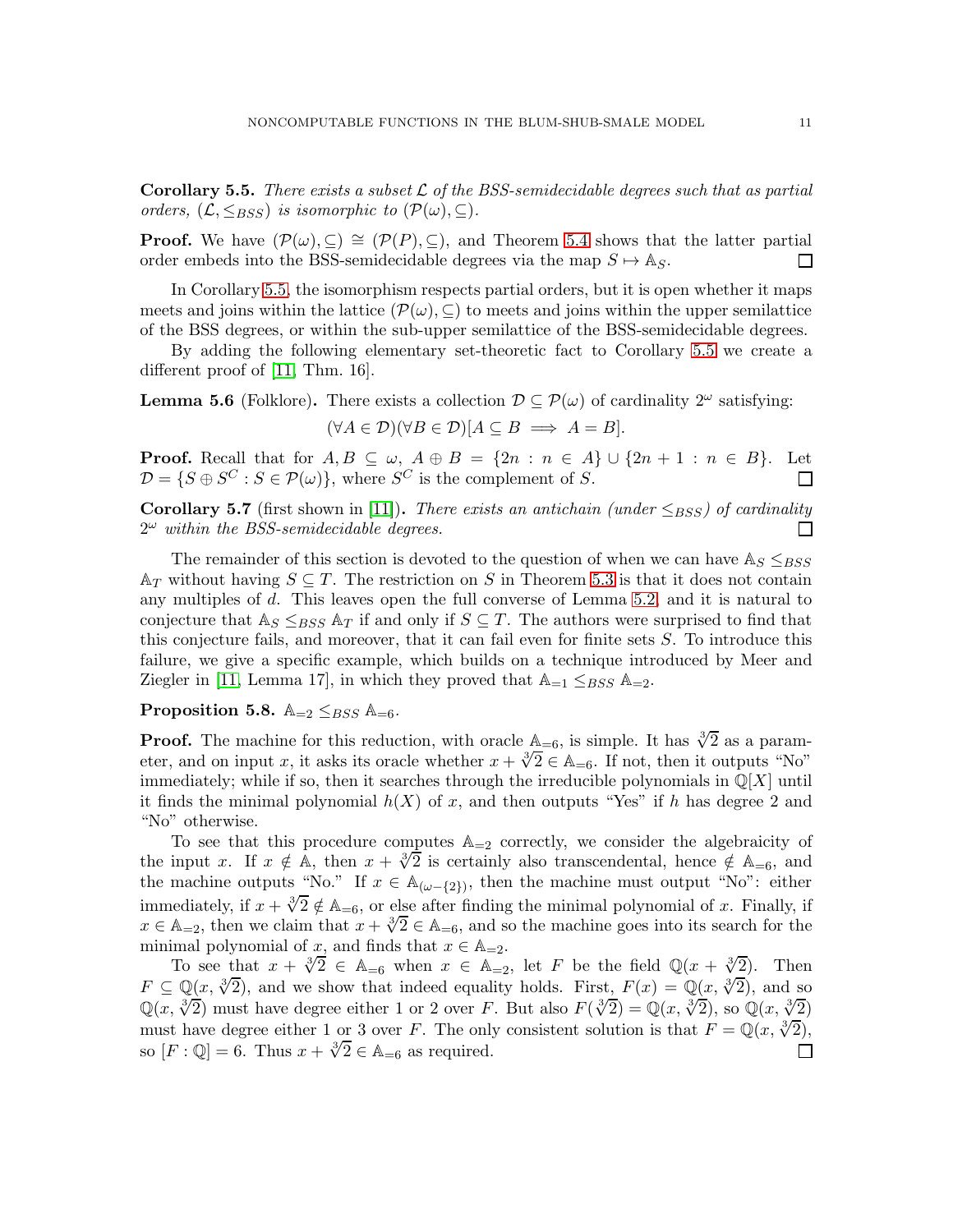The only special aspect of the numbers 2 and 6 here was that  $\frac{6}{2}$  is an integer relatively prime to 2.

**Proposition 5.9.** Let p and q be any positive, relatively prime integers. Then  $\mathbb{A}_{=p} \leq_{BSS}$  $\mathbb{A}_{=pq}$ .

**Proof.** The exact same proof as in Proposition [5.8,](#page-10-2) with 2 replaced by p, 6 by pq, and  $\sqrt[3]{2}$ by any element of  $\mathbb{A}_{=q}$  one may choose. П

The preceding argument can be uniformized, via a specific effective version of the Theorem of the Primitive Element. The basic result was proven by Kronecker; we suggest [\[5,](#page-19-4) Lemma 17.12] for a description. Here we simply adapt that proof to the BSS setting.

<span id="page-11-0"></span>Theorem 5.10 (Effective Theorem of the Primitive Element, after Kronecker). There is a BSS-computable function which, given any two finite (possibly empty) tuples  $\langle x_1, \ldots, x_n \rangle$ and  $\langle y_1, \ldots, y_m \rangle$  of real numbers such that  $\{x_1, \ldots, x_n\}$  is algebraically independent over Q and all  $y_i$  are algebraic over  $\mathbb{Q}(x_1, \ldots, x_n)$ , outputs a single real number z such that  $\mathbb{Q}(\vec{x}, \vec{y}) = \mathbb{Q}(\vec{x}, z)$ . (This z is called a primitive element for the field  $\mathbb{Q}(\vec{x}, \vec{y})$  over  $\mathbb{Q}(\vec{x})$ .)

**Proof.** We use the procedure from [\[5,](#page-19-4) Lemma 17.12], with  $K = \mathbb{Q}(\vec{x})$ , noting that this K has a (Turing-computable) splitting algorithm, uniformly in  $n$ , so that our machine can begin by finding the minimal polynomial of each  $y_i$  over  $K(y_1, \ldots, y_{i-1})$ , for  $i = 1, \ldots, m$ . It can also find the minimal polynomial  $f(Y)$  of the element  $y = T_1y_1 + \cdots + T_my_m$  over the function field  $K(T_1, \ldots, T_m)$ , clearing denominators so that  $f \in K[\vec{T}, Y]$ . As argued in [\[5\]](#page-19-4), for any  $a_1, \ldots, a_m \in K$  such that  $\frac{\partial f}{\partial Y}(a_1, \ldots, a_m, a_1y_1 + \cdots + a_my_m) \neq 0$ , the element  $z = a_1y_1 + \cdots + a_my_m$  generates  $K(\vec{y}) = \mathbb{Q}(\vec{x}, \vec{y})$  over K, and our machine will output such a z.

For BSS machines, finding an appropriate tuple  $\langle a_1, \ldots, a_m \rangle$  requires the machine to enumerate the elements of K, searching for such a tuple. Recall that a set  $S \subseteq \mathbb{R}^{\infty}$  is BSS-countable if there exists a BSS machine M such that S is the image of the set  $\mathbb N$  under M. Uniform BSS-countability in an input is then defined in the natural way: a collection  $S_{\vec{x}}$  of sets, indexed by elements  $\vec{x}$  of  $\mathbb{R}^{\infty}$ , is uniformly BSS-countable in these tuples if there is a BSS machine M' such that for all indices  $\vec{x}, S_{\vec{x}} = \{\text{outputs } M'(\vec{x}, j) : j \in \mathbb{N}\}\.$  It is clear that the fields  $K = \mathbb{Q}(\vec{x})$  above are BSS-countable uniformly in  $\vec{x}$ , and so our machine can search through elements of  $K<sup>m</sup>$  to find the requisite tuple.  $\Box$ 

<span id="page-11-1"></span>**Proposition 5.11.** Let S and T be subsets of the positive integers. Suppose that for some absolute constant N and each  $d \in S$ , there is a positive integer  $n_d \leq N$  and prime to d such that  $dn_d \in T$ . Then  $\mathbb{A}_S \leq_{BSS} \mathbb{A}_T$ .

**Proof.** For  $n = 1, ..., N$ , fix parameters  $z_n = \sqrt[n]{2} \in \mathbb{R}$ , so each  $\mathbb{Q}(z_n)$  is an extension of degree n over  $\mathbb Q$ . On input x, our machine computes a primitive element  $a_n$  for each of the fields  $\mathbb{Q}(x, z_n)$ , using Theorem [5.10,](#page-11-0) and checks whether any of the N elements  $a_n$  lies in the oracle set  $A_T$ . If any one does, we know x is algebraic, so we search for the minimal polynomial of x over  $\mathbb Q$  and output "yes" or "no" depending on whether or not its degree is in  $S$ .

Suppose that no  $a_n$  lies in  $A_T$ . In this case the machine program outputs "no." Since this clearly is the correct answer when  $x$  is transcendental, we consider  $x$  algebraic of some degree d over Q. If  $d \in S$ , let  $m = n_d$ . By assumption,  $gcd(m, d) = 1$ , so  $\mathbb{Q}(x) \cap \mathbb{Q}(z_m) = \mathbb{Q}$ , forcing  $[\mathbb{Q}(a_m) : \mathbb{Q}] = [\mathbb{Q}(x, z_m) : \mathbb{Q}] = dm \in T$ , and therefore  $a_m \in \mathbb{A}_T$ . forcing  $[\mathbb{Q}(a_m) : \mathbb{Q}] = [\mathbb{Q}(x, z_m) : \mathbb{Q}] = dm \in T$ , and therefore  $a_m \in \mathbb{A}_T$ .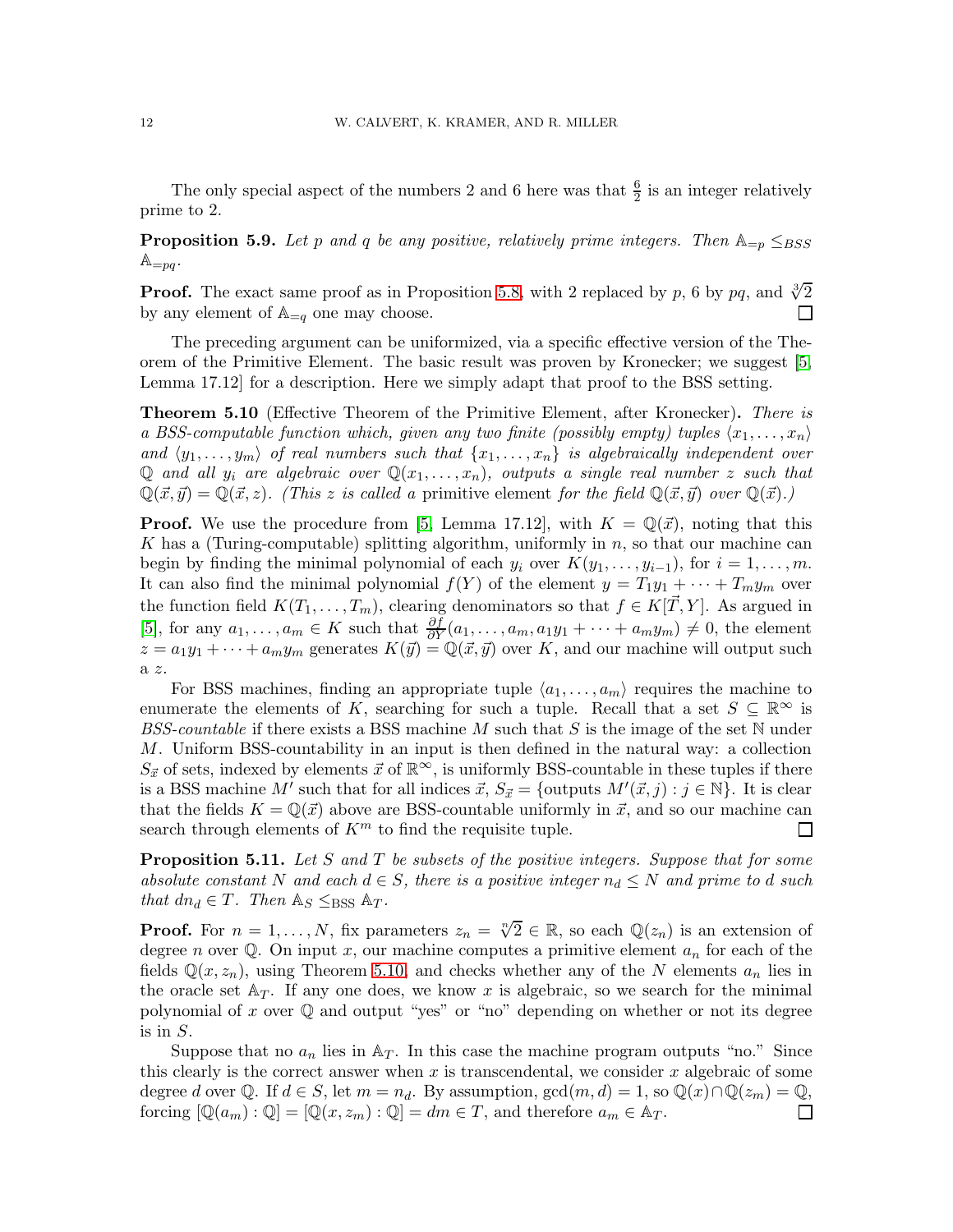Next we show how to remove the assumption of relative primality for a finite set S.

<span id="page-12-0"></span>**Proposition 5.12.** Let p and r be any positive integers. Then  $\mathbb{A}_{=p} \leq_{BSS} \mathbb{A}_{=r}$  if and only if p divides r.

**Proof.** The "only if" direction follows from Theorem [5.3.](#page-8-2) For the "if" direction, let  $q = \frac{r}{n}$  $\frac{r}{p}.$ We start with parameters  $z_0, \ldots, z_n$ , where  $n = 2^p - 2$  and  $z_i$  is the positive real q-th root of the *i*-th prime number:  $z_0 = \sqrt[q]{2}, z_1 = \sqrt[q]{3}, ...$  Notice that then  $\mathbb{Q}(z_i) \cap \mathbb{Q}(z_j) = \mathbb{Q}$  for all  $i \neq j$ .

On input x, this machine asks its  $\mathbb{A}_{=r}$ -oracle whether any of the elements  $a_{ij} = z_i + jx$ lies in  $\mathbb{A}_{r}$ , where i and j are integers satisfying  $0 \leq i \leq n$  and  $1 \leq j \leq q(p-1)+1$ . If not, it outputs "No," while if  $(z_i + x) \in A_{r}$ , it finds the minimal polynomial of x over Q and outputs "Yes" or "No" depending on whether that polynomial has degree p.

Once again, this machine clearly outputs "No" whenever x (and hence all  $a_{ij}$ ) are transcendental, and clearly outputs the correct answer whenever it actually searches for the minimal polynomial of  $x$  (because it only does so when  $x$  is algebraic). The crucial situation is that in which x is algebraic and no  $a_{ij}$  lies in  $\mathbb{A}_{=r}$ , so that the output "No" comes immediately. We must show that no such x can lie in  $\mathbb{A}_{p}$ .

So suppose  $x \in \mathbb{A}_{p}$ . Then the minimal polynomial  $h(X) \in \mathbb{Q}[X]$  of x has exactly  $2^p - 2$  nontrivial factors in  $\overline{\mathbb{Q}}[X]$ , corresponding to the proper nonempty subsets of the set of all p roots of  $h(X)$  in the algebraic closure  $\overline{Q}$ . Now h has no proper factors in  $\mathbb{Q}[X]$ , hence any proper factor of h in one  $\mathbb{Q}(z_i)[X]$  cannot lie in any other  $\mathbb{Q}(z_i)[X]$ , (since  $\mathbb{Q}(z_i)\cap\mathbb{Q}(z_i)=\mathbb{Q}$ , leaving at least one  $i\leq n$  such that  $\mathbb{Q}(z_i)[X]$  contains no proper factors of h at all. We fix this i, and note that then the field  $\mathbb{Q}(x, z_i)$  has degree p over  $\mathbb{Q}(z_i)$  (since  $h(X)$  remains irreducible in  $\mathbb{Q}(z_i)[X]$ , hence has degree  $pq = r$  over  $\mathbb{Q}$ .

Now we claim that for this i, there exists at least one  $j \in \omega$  with  $1 \leq j \leq q(p-1)+1$ such that  $a_{ij} = z_i + jx$  is a primitive generator of  $\mathbb{Q}(x, z_i)$ . This  $a_{ij}$  must then lie in  $\mathbb{A}_{=r}$ , so this will complete the proof. The necessary result follows from the proof given in [\[13,](#page-19-3) §6.10] of the Theorem of the Primitive Element. Specifically, it is shown there (with  $\Delta = \mathbb{Q}$ being separable) that  $\mathbb{Q}(x, z_i)$  has a primitive generator of the form  $z_i + cx$ , with  $c \in \mathbb{Q}$ , and indeed that there are at most  $q(p-1)$  values of c in Q for which  $z_i + cx$  fails to be a primitive generator. Since we tested  $q(p-1) + 1$  different values of j, at least one  $a_{ij}$  does generate  $\mathbb{Q}(x, z_i)$ , hence has degree r over  $\mathbb{Q}$  as required. generate  $\mathbb{Q}(x, z_i)$ , hence has degree r over  $\mathbb{Q}$  as required.

We can generalize Proposition [5.12](#page-12-0) to finitely many degrees.

**Proposition 5.13.** For any subsets S and T of  $\omega$ , if  $(S-T)$  is finite and for every  $p \in S-T$ , there exists an integer  $q > 0$  such that  $pq \in T$ , then  $\mathbb{A}_S \leq_{BSS} \mathbb{A}_T$ .

**Proof.** Let  $S - T = \{p_1, \ldots, p_k\}$ , so that

 $\mathbb{A}_S \equiv_{BSS} \mathbb{A}_{S \cap T} \oplus \mathbb{A}_{=p_1} \oplus \cdots \oplus \mathbb{A}_{=p_k} = \{ \langle i, x \rangle : (i = 0 \& x \in \mathbb{A}_{S \cap T}) \text{ or } (x \in \mathbb{A}_{=p_i}) \}.$ 

(The set on the right is clearly the least upper bound under  $\leq_{BSS}$  of  $\mathbb{A}_{S\cap T}$  and the sets  $\mathbb{A}_{=p_i}$ .) Now  $\mathbb{A}_{S \cap T} \leq_{BSS} \mathbb{A}_T$  by Lemma [5.2,](#page-8-0) and by assumption, for each  $p_i$ , there is some  $q_i > 0$  with  $p_i q_i \in T$ , so that  $\mathbb{A}_{=p_i} \leq_{BSS} \mathbb{A}_{=p_i q_i} \leq_{BSS} \mathbb{A}_T$ , using Proposition [5.12](#page-12-0) and Lemma 5.2. Hence  $\mathbb{A}_S \leq_{BSS} \mathbb{A}_T$ . Lemma [5.2.](#page-8-0) Hence  $\mathbb{A}_S \leq_{BSS} \mathbb{A}_T$ .

In the preceding construction, each element of  $(S - T)$  requires its own parameters in the given BSS reduction. However, Proposition [5.11](#page-11-1) showed that in certain cases the reduction can be done uniformly, and so  $(S-T)$  need not be finite. Next we show here that the uniformity in Proposition [5.11](#page-11-1) was essential.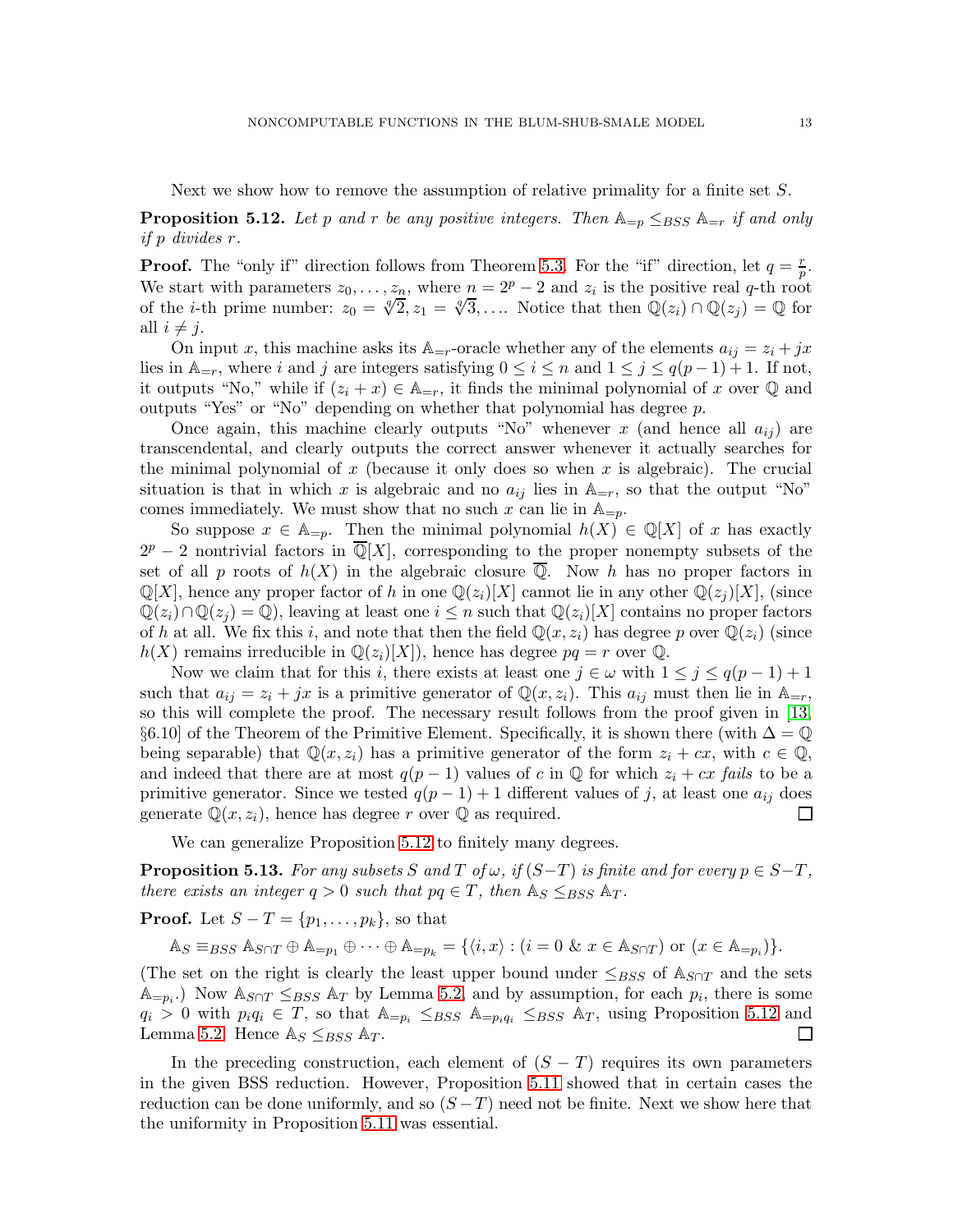<span id="page-13-1"></span>**Theorem 5.14.** For sets  $S, T \subseteq \omega$ , if  $\mathbb{A}_S \leq_{BSS} \mathbb{A}_T$ , then there exists  $N \in \omega$  such that all  $p \in S$  satisfy  $\{p, 2p, 3p, \ldots, Np\} \cap T \neq \emptyset$ .

**Proof.** We prove the contrapositive, assuming that there is no such  $N$ . Suppose an oracle BSS machine M with parameters  $\vec{z}$  computes  $\chi_{\mathbb{A}_S}$  from oracle  $\mathbb{A}_T$ . Let  $Q = \mathbb{Q}(\vec{z})$  as usual, and let L be the normal closure of  $Q \cap A$  within C. Thus L is a Galois extension of Q. By assumption we may fix some  $d \in S$  such that  $\{d, 2d, \ldots, [L : \mathbb{Q}] \cdot d\} \cap T = \emptyset$ . Running our usual argument with any  $y \in \mathbb{R}$  transcendental over Q, we get an  $\epsilon$  and a finite set  $F \subset Q(Y)$ . Now suppose  $x \in A_{=d}$  lies in  $B_{\epsilon}(y)$  and has degree d over L as well as over Q. Then for every  $f \in F$ , either  $f(x) \notin A$  (so  $f(x) \notin A_T$ ), or  $L(f(x)) = L(x)$ , or  $L(f(x))$  is a proper subfield of  $L(x)$ . But now, using the same argument as in Theorem [5.3](#page-8-2) for the choice of  $x$ , and referring to the note at the end of the proof of that theorem, we see that the case of a proper subfield may be avoided, and that when  $L(f(x)) = L(x)$ , the degree of  $f(x)$ over  $\mathbb Q$  equals  $d \cdot [E : \mathbb Q]$ . Recall that E was the subfield of L generated by the coefficients of the minimal polynomial of  $f(x)$  over L. Therefore  $[E:\mathbb{Q}] \leq [L:\mathbb{Q}]$ , and so  $d \cdot [E:\mathbb{Q}]$ , the degree of  $f(x)$  over Q, does not lie in T, by our choice of d. Hence  $f(x) \notin A_T$ , and the usual argument then shows that the computation  $M^{A_T}(x)$  proceeds along the same path as for y, hence outputs 0, even though  $x \in \mathbb{A}_{=d} \subseteq \mathbb{A}_S$ .  $\Box$ 

For the converse of Theorem [5.14,](#page-13-1) one would need to uniformize the construction in Proposition [5.12,](#page-12-0) along the lines of Proposition [5.11.](#page-11-1) We leave this question for another time.

#### 6. Countable Oracle Sets

<span id="page-13-0"></span>It is natural to think of countability of a subset  $S \subseteq \mathbb{R}^{\infty}$  as a limit on the amount of information which can be encoded into  $S$ . This intuition requires significant restating before it can be made into a coherent (let alone true) statement, but we will give a reasonable version in this section. So far, all our oracle sets have been of the form  $\mathbb{A}_S$ , for various  $S \subseteq \omega$ , and so they have all been countable. In [\[11\]](#page-19-2), it was asked whether there could exist a countable set  $C \subseteq \mathbb{R}^{\infty}$  such that the halting problem H for BSS computation on R satisfies  $\mathbb{H} \leq_{BSS} C$ . We will show that the answer to this question is negative. For a definition of  $\mathbb H$  in this context, we refer the reader to [\[11\]](#page-19-2). Since it is equiconsistent with ZFC for the Continuum Hypothesis to be false, we will make our arguments applicable to all infinite cardinals  $\kappa < 2^{\omega}$ , countable or otherwise. Many of the results of the present and subsequent sections were first announced in [\[4\]](#page-19-0).

First, of course, every subset of  $\mathbb{R}^{\infty}$  is BSS-equivalent to its complement, and so countability and co-countability impose the same restriction on information content. Of course, many sets of size continuum, with equally large complements, are quite simple: the set of positive real numbers, for example, is BSS-decidable, hence less complex than the countable set A. So it is not possible to prove absolute results relating cardinality and co-cardinality (within  $\mathbb{R}^{\infty}$ ) to BSS reducibility, but nevertheless, we can produce theorems expressing the intuition that countable sets are not highly complex in the BSS model. This process will culminate in Theorem [6.4](#page-15-0) below, but first we show that with a countable oracle, one cannot decide the BSS halting problem  $\mathbb{H}$ . We conjecture that  $\mathbb{H}$  is not an upper bound on the degree of a countable set, i.e. that such a set can still be BSS-incomparable with H, but it certainly constitutes progress just to know that the upper cone of sets above H contains no countable sets.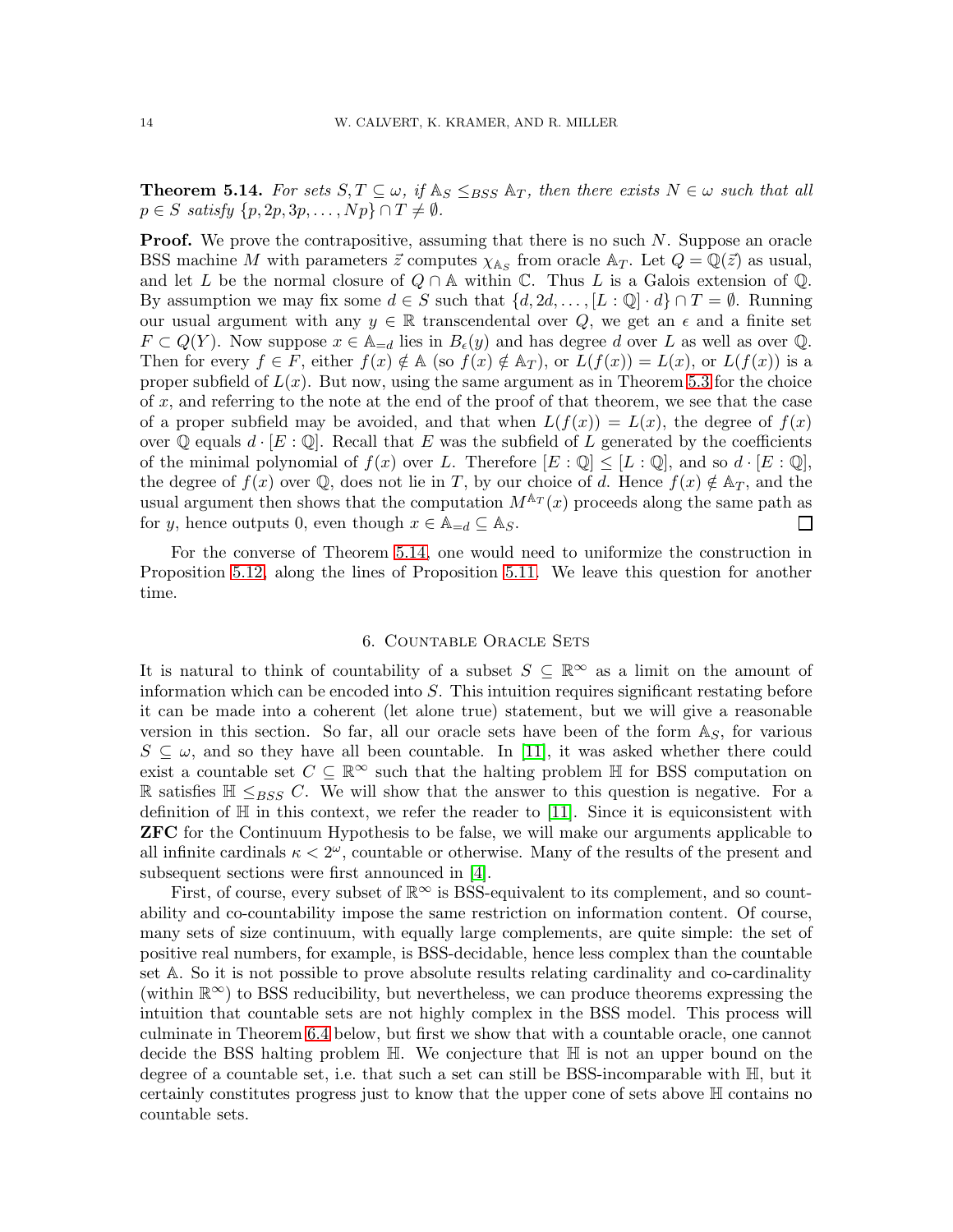# <span id="page-14-0"></span>**Theorem 6.1.** If  $C \subseteq \mathbb{R}^{\infty}$  is a set such that  $\mathbb{H} \leq_{BSS} C$ , then  $|C| = 2^{\omega}$ .

We note that by BSS-equivalence, these conditions also ensure  $|\mathbb{R}^{\infty} - C| = 2^{\omega}$ , and ensure  $|\mathbb{R}^m - C| = 2^{\omega}$  whenever  $C \subseteq \mathbb{R}^m$ .

**Proof.** Let  $C \subseteq \mathbb{R}^{\infty}$  have cardinality  $\langle 2^{\omega} \rangle$ , and suppose that M is an oracle BSS machine such that  $M^C$  computes the characteristic function of  $\mathbb H$ . We fix a program code number  $p$ for the program which takes inputs  $\langle x_1, x_2 \rangle \in \mathbb{R}^2$ , searches through nonzero polynomials q in  $\mathbb{Q}[Y_1, Y_2]$ , and halts iff it finds one with  $q(x_1, x_2) = 0$ . Since the program coded by p uses no real parameters,  $p$  may be regarded as a natural number, but in our argument it can equally well be a tuple  $\vec{p}$  from  $\mathbb{R}^{\infty}$ , with one or several real numbers coding program parameters. Then the elements of C, the finitely many parameters  $\vec{z}$  of M, and the parameters, if any, in the program coded by  $\vec{p}$  together generate a field  $E \subseteq \mathbb{R}$  which also has cardinality  $\langle 2^{\omega}, \rangle$ and so R is an extension of infinite transcendence degree (indeed of degree  $2^{\omega}$ ) over this E. (Since  $C \subseteq \mathbb{R}^{\infty}$ , we need to be precise: E is generated by the coordinates  $p_1, \ldots, p_j$  and  $z_1, \ldots, z_k$  of the tuples  $\vec{p}$  and  $\vec{z}$ , and the coordinates of each tuple in C.)

Now fix a pair  $\langle y_1, y_2 \rangle$  of real numbers algebraically independent over E. Hence  $\langle \vec{p}, y_1, y_2 \rangle \notin \mathbb{H}$ , so  $M^C$  on this input halts after finitely many steps and outputs 0. We fix the finitely many functions  $f_{i,s}(\vec{Y}) \in E(Y_1, Y_2)$  such that  $f_{i,s}(y_1, y_2)$  appears in the *i*-th cell at stage s during this computation. (The program code  $\vec{p} \in E^{\infty}$  will stay fixed throughout this proof, so we may treat it as part of the function  $f_{i,s}$ , rather than as a variable.) As usual, F will be the set of those functions  $f_{i,s}$  which are not constants in E, and we fix an  $\epsilon > 0$  such that whenever  $\langle x_1, x_2 \rangle \in \mathbb{R}^2$  with  $x_1 \in B_{\epsilon}(y_1)$  and  $x_2 \in B_{\epsilon}(y_2)$ , every  $f \in F$ satisfies  $f(x_1, x_2) \cdot f(y_1, y_2) > 0$ . Write each  $f \in F$  as a quotient  $f = \frac{g}{h}$  with  $g, h \in E[Y_1, Y_2]$ , and let n be the greatest degree of  $Y_2$  in all of these finitely many polynomials g and h.

Now choose  $x_1 \in \mathbb{R}$  to be transcendental over E and within  $\epsilon$  of  $y_1$ , and pick  $x_2$  within  $\epsilon$  of  $y_2$  such that  $x_2$  is algebraic over  $\mathbb{Q}(x_1)$  but has degree  $>n$  over  $E(x_1)$ . For instance, let  $x_1 = y_1$  and  $x_2 = \sqrt[m]{x_1 + b}$ , where  $m > n$  is prime and  $b \in \mathbb{Q}$  is selected to place  $x_2 \in B_{\epsilon}(y_2)$ . The subfield  $E(x_1)$  of R contains no nontrivial m-th roots of unity, nor any m-th roots of  $x_1$  (by our choices), so the Galois group of the splitting field of  $(Y^m - x_1)$  over  $E(x_1)$  is just the Galois group of its splitting field over  $\mathbb{Q}(x_1)$ , which acts transitively on the roots. Thus this polynomial is irreducible over  $E(x_1)$ , and so  $x_2$  has degree m over  $E(x_1)$ .

Thus, for any  $f \in F$ , if  $a = f(x_1, x_2) \in E$ , then  $0 = g(x_1, x_2) - ah(x_1, x_2)$ . Since f is nonconstant, g is not a scalar multiple of h, and so  $(g - ah)$  would then be a nonzero polynomial in  $E[Y_1, Y_2]$  of degree  $\leq n$ , contradicting our choice of  $x_2$ . Hence  $f(x_1, x_2) \notin E$ for every  $f \in F$ . But then the oracle computation  $M^C(\vec{p}, x_1, x_2)$  must follow the same path as  $M^C(\vec{p}, y_1, y_2)$  and give the same output, namely 0. Since  $\langle \vec{p}, x_1, x_2 \rangle \in \mathbb{H}$ , this proves that  $M^C$  does not compute the characteristic function of  $\mathbb{H}$ .  $M^C$  does not compute the characteristic function of  $\mathbb{H}$ .

Indeed the preceding proof shows slightly more than was stated.

<span id="page-14-1"></span>Corollary 6.2. If  $C \subseteq \mathbb{R}^{\infty}$  is a set such that  $\mathbb{H} \leq_{BSS} C$ , then  $\mathbb{R}$  has finite transcendence degree over the field K generated by (the coordinates of the tuples in)  $C$ , and also has finite transcendence degree over the field generated by the complement of C.

**Proof.** Given an oracle BSS machine M which computes  $\mathbb{H}$  from oracle C, let E be the extension field  $K(\vec{z}, \vec{p})$ , with K as defined in the corollary. If R had transcendence degree  $\geq 2$  over this E, then the proof of Theorem [6.1](#page-14-0) would go through: we could choose  $y_1, y_2 \in \mathbb{R}$ algebraically independent over E, say with  $y_1 > 0$ , and then let  $x_1 = y_1$  and  $x_2 = b + \sqrt[m]{x_1}$ , with  $m > n$  prime, as in the proof, and with  $b \in \mathbb{Q}$  selected to put  $x_2 \in B_{\epsilon}(y_2)$ . But this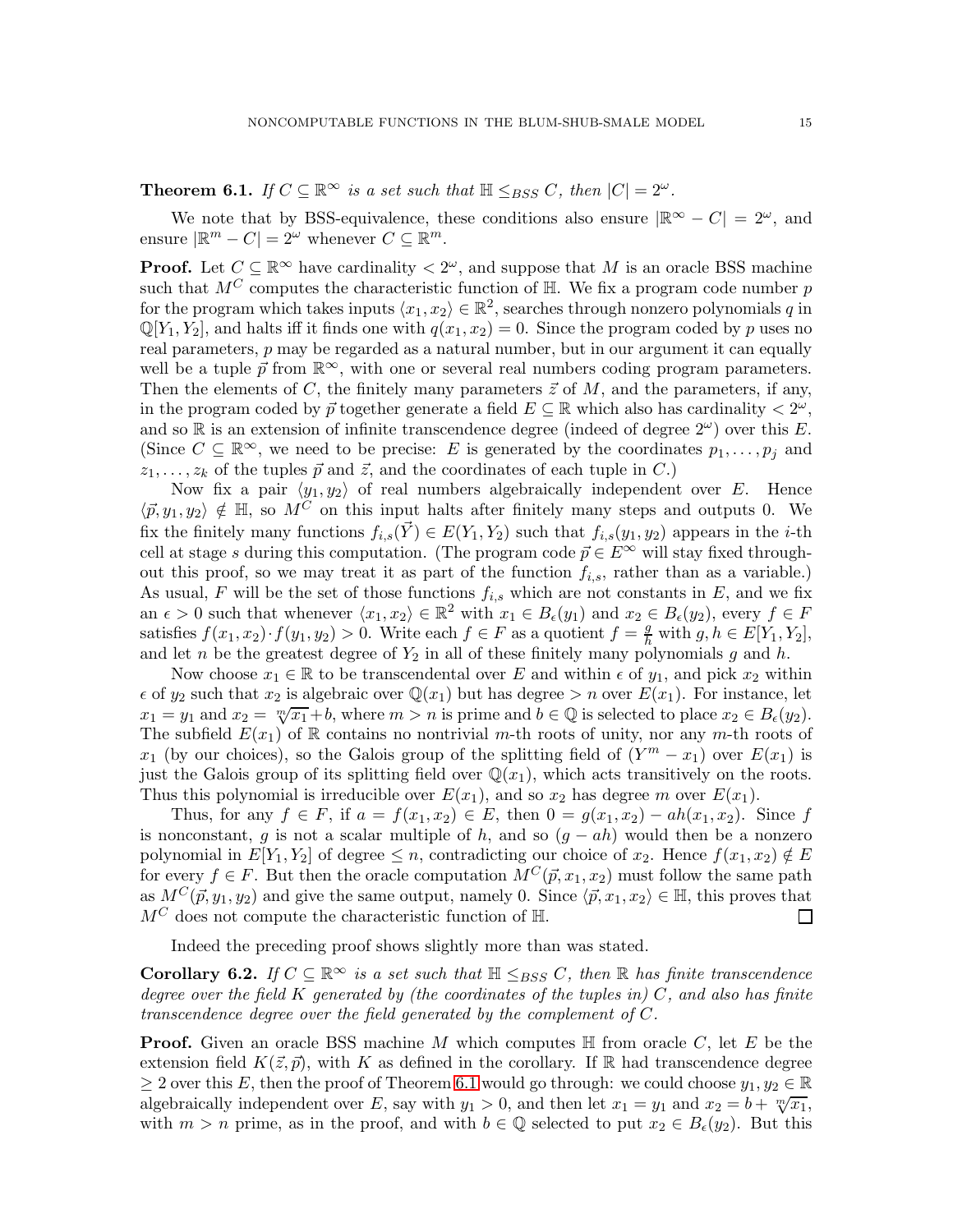would show that  $M^C$  does not compute H. So R has transcendence degree  $\leq 1$  over this E, and therefore is algebraic over  $E(t) = K(t, \vec{z}, \vec{p})$  for some  $t \in \mathbb{R}$ .

Since C is BSS-equivalent to its complement, the same proof applies to ( $\mathbb{R}^{\infty} - C$ ), and to  $(\mathbb{R}^m - C)$  if  $C \subseteq \mathbb{R}^m$ . also to  $(\mathbb{R}^m - C)$  if  $C \subseteq \mathbb{R}^m$ .

As we consider the general case of a BSS computation of the characteristic function  $\chi_S$ of a set  $S \subseteq \mathbb{R}$  using an oracle C of infinite cardinality  $\kappa < 2^{\omega}$ , the following definition will be useful.

<span id="page-15-1"></span>**Definition 6.3.** A set  $S \subseteq \mathbb{R}$  is locally of bicardinality  $\leq \kappa$  if there exist two open subsets U and V of  $\mathbb R$  with  $|\mathbb{R} - (U \cup V)| \leq \kappa$  and  $|U \cap S| \leq \kappa$  and  $|V \cap S^C| \leq \kappa$ .

If  $\kappa < 2^{\omega}$ , then such U and V must be disjoint, since  $(U \cap V)$  is open with  $|U \cap V| \le$  $|U \cap S| + |V \cap \overline{S}| \leq \kappa$ . So the definition roughly says that up to sets of size  $\kappa$ , each of S and  $\overline{S}$  is equal to an open subset of R. It is not equivalent to weaken the requirement  $|\mathbb{R} - (U \cup V)| \leq \kappa$  in Definition [6.3,](#page-15-1) for instance by requiring that  $|U \cap V| < 2^{\omega}$ . For a counterexample, let  $V = \emptyset$  and let U be the complement  $S^C$  of the Cantor middle-thirds set S, which contains all real numbers x whose non-integer part  $x - |x|$  has a ternary expansion in only 0's and 2's. Thus  $U \cap S = V \cap \S^C = U \cap V = \emptyset$ , yet this S is not locally of bicardinality  $\leq \omega$  (nor  $\leq$  any other  $\kappa < 2^{\omega}$ ), as shown in full in Lemma [7.3](#page-17-0) below.

The local bicardinality of S is the least cardinal  $\kappa$  such that S is locally of bicardinality  $\leq \kappa$ .

The property of having local bicardinality  $\leq \kappa$  does not appear to us to be equivalent to any more easily stated property, and we are not aware of it having been used (or even stated) elsewhere in the literature. The same definition in higher dimensions completely loses its power: any connected component  $U_0$  of U must have boundary  $\partial U_0$  with  $U_0 \cap \partial U =$  $V \cap \partial U_0 = \emptyset$ , since U and V are open and disjoint. But then  $|\partial U_0| \leq |\mathbb{R}^n - (U \cup V)| \leq \kappa$ , which is feasible in  $\mathbb{R}^1$  but not in higher dimensions, unless U or V were empty or  $\kappa = 2^{\omega}$ . Thus, in  $\mathbb{R}^n$  with  $n > 1$ , every set of local bicardinality  $\langle 2^{\omega} \rangle$  has either cardinality  $\langle 2^{\omega} \rangle$ or co-cardinality  $\langle 2^{\omega} \rangle$ . Nevertheless, within  $\mathbb{R}^1$ , this is exactly the condition needed in our general theorem on cardinalities.

<span id="page-15-0"></span>**Theorem 6.4.** If  $C \subseteq \mathbb{R}^{\infty}$  is an oracle set of infinite cardinality  $\kappa < 2^{\omega}$ , and  $S \subseteq \mathbb{R}$  is a set with  $S \leq_{BSS} C$ , then S must be locally of bicardinality  $\leq \kappa$ . The same holds for oracles C of infinite co-cardinality  $\kappa < 2^{\omega}$ .

**Proof.** Again let  $\vec{z}$  be the parameters used by the oracle BSS machine M which, given oracle C, computes  $\chi_S$ . Then for any input  $y \in \mathbb{R}$  transcendental over the subfield E of cardinality  $\kappa$  generated by  $\vec{z}$  and the individual coordinates of all elements of C, there will again exist a finite set  $F_y \subseteq E(X)$  as above, and an  $\epsilon > 0$  such that  $f(x) \cdot f(y) > 0$  for all  $x \in B_{\epsilon}(y)$  and  $f \in F_y$ . For each such y, let  $B(y)$  be an open interval of length less than the corresponding  $\epsilon$ , such that  $B(y)$  contains y and has rational end points. Now if  $x \in B(y)$ is also transcendental over E, then the computation of  $\chi_S(x)$  using this machine and the C-oracle proceeds along the same path as the computation for y, since  $f(x) \notin E$  for all  $f \in F_y$ . (Indeed, this would hold whenever  $x \in B(y)$  has degree  $> n$  over E, where n is the maximum degree of all numerators and denominators of elements of  $F_y$ .) This shows that  $\chi_S(x) = \chi_S(y)$  for all such x. Since only  $\kappa$ -many elements of  $B(y)$  can be algebraic over the size- $\kappa$  field E, it follows that either  $S \cap B(y)$  or  $S^C \cap B(y)$  has size  $\leq \kappa$ .

Now if  $t \in B(y_0) \cap B(y_1)$  is transcendental over E, then t follows the same computation path as both  $y_0$  and  $y_1$ , implying that  $\chi_S(y_0) = \chi_S(y_1)$  whenever  $B(y_0) \cap B(y_1) \neq \emptyset$ , and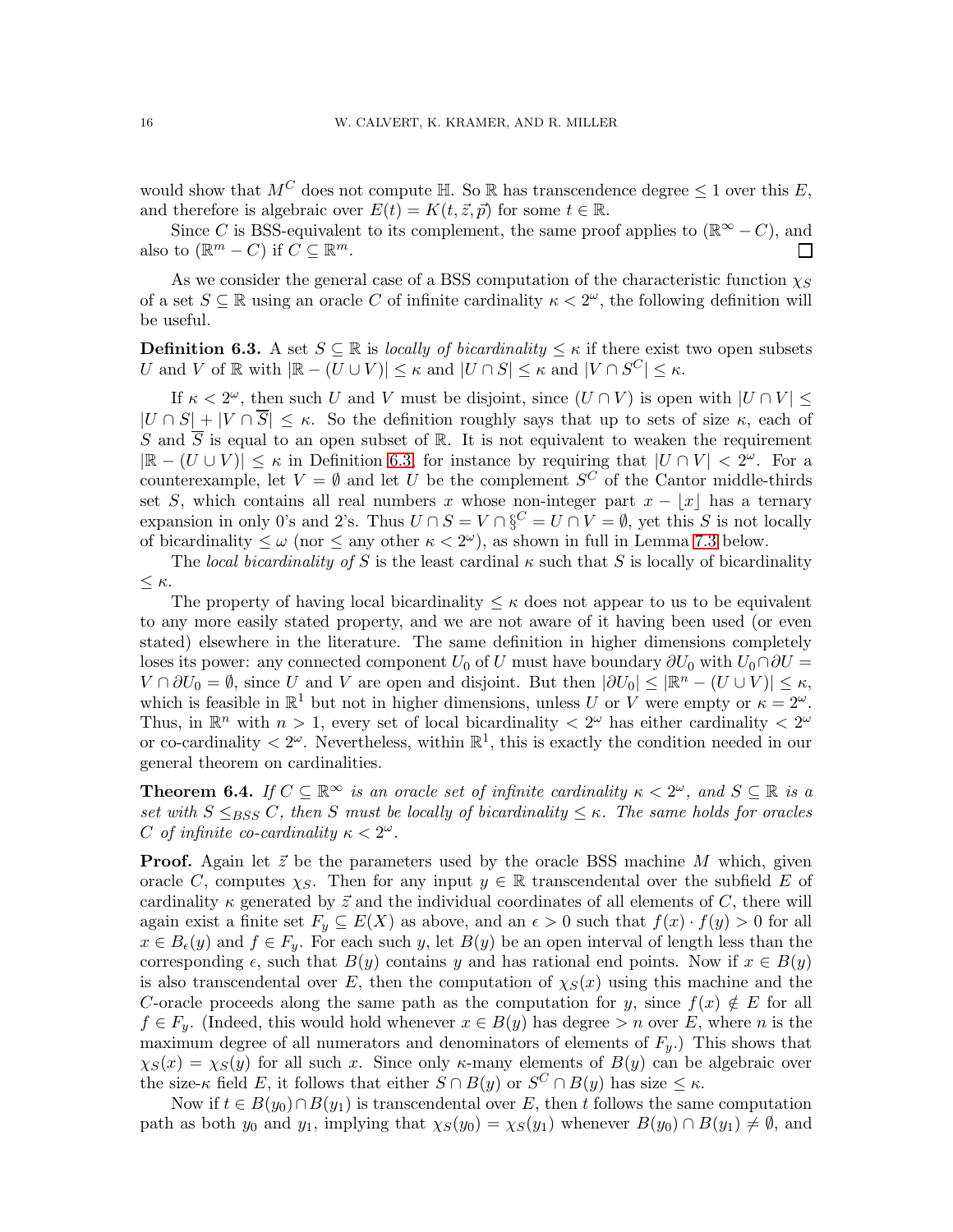therefore that either  $B(y_0) \cap S$  and  $B(y_1) \cap S$  both have size  $\leq \kappa$ , or else  $B(y_0) \cap \S^C$  and  $B(y_1) \cap \S^C$  both have size  $\leq \kappa$ . So when we set

$$
U = \bigcup \{ B(y) : |S \cap B(y)| \le \kappa \} \text{ and } V = \bigcup \{ B(y) : B(y) \not\subseteq U \},
$$

we will have  $U \cap V = \emptyset$ . Here the unions are over those  $y \in \mathbb{R}$  transcendental over E (as  $B(y)$  is not defined for any other y), and so the complement  $\mathbb{R} - (U \cup V)$  is a subset of the algebraic closure of E, which has size  $\kappa$ . Moreover, being a union of open intervals  $B(y)$ with rational end points,  $U$  in fact equals the union of countably many such intervals, say  $U = \bigcup_{i \in \omega} B(y_i)$  for some sequence  $y_0, y_1, \ldots$  Since each  $B(y_i)$  has intersection of size  $\leq \kappa$ with S (and since  $\kappa \geq \omega$ ), so does the entire union U. Likewise  $|\S^C \cap V| \leq \kappa$ , proving the theorem.

The claim about oracles of co-cardinality  $\kappa$  follows from applying the same argument to the oracle  $(\mathbb{R}^{\infty} - C)$ , which is BSS-equivalent to C. If  $C \subseteq \mathbb{R}^{m}$  for some m, then the same holds of  $(\mathbb{R}^m - C)$ .  $\Box$ 

Notice that the set S of smaller complexity must be a subset of  $\mathbb{R}$ , whereas C is allowed to contain tuples from  $\mathbb{R}^{\infty}$ . We conjecture that to extend the theorem to sets  $S \subseteq \mathbb{R}^{\infty}$ , we would need to allow  $\mathbb{R}^{\infty}$  –  $(U \cup V)$  to be a size- $\kappa$  union of proper algebraic varieties defined over the field generated by C. It is an open question (of interest only under  $\neg \mathbf{CH}$ ) whether it is equivalent, for the purposes of this conjecture and Theorem [6.4,](#page-15-0) to replace  $|\mathbb{R}^{\infty} - (U \cup V)| \leq \kappa$  by  $|\mathbb{R}^{\infty} - (U \cup V)| \leq \omega$  here or in Definition [6.3.](#page-15-1)

To understand that this theorem cannot readily be stated using a simpler property than Definition [6.3,](#page-15-1) consider the BSS-computable set

$$
S = \{ x \in (0,1) : (\exists m \in \omega) \; 2^{-(2m+1)} \le x - \lfloor x \rfloor \le 2^{-(2m)} \},
$$

containing those  $x \in (0,1)$  which have a binary expansion with an even number of zeroes following the decimal point, along with all translations of this set by integers. The closure of S is just  $S \cup \mathbb{Z}$ , but any open set containing any integer z would intersect each of S and  $\S^C$  in 2<sup>ω</sup>-many points. So the theorem cannot require the complement  $\mathbb{R}^{\infty} - (U \cup V)$  to be finite, let alone empty. With such tricks one can create examples defying most conceivable simplifications of Theorem [6.4.](#page-15-0)

In the next section we discuss the Cantor set, which is often another useful counterexample in this vein.

### 7. THE CANTOR SET

As an example of a set of local bicardinality  $2^{\omega}$ , we consider the Cantor set  $\mathfrak{C}$ , well known as a set of measure 0 within  $\mathbb R$  which nevertheless has cardinality  $2^{\omega}$ . By definition,  $\mathfrak C$  contains all real numbers  $x \in [0,1]$  having ternary expansions in only 0's and 2's. One usually views  $\mathfrak C$  as the set of numbers in the unit interval [0, 1] which remain after  $\omega$ -many iterations of deleting the open "middle third" of each interval (starting with the middle third  $(\frac{1}{3}, \frac{2}{3})$  $(\frac{2}{3})$  of  $[0, 1]$ . It is clear from this description that  $\mathfrak C$  is co-semidecidable in the BSS model: even a Turing machine could enumerate the end points of all those middle-third intervals to be deleted. Hence  $fC$  is 1-reducible to the complement  $\mathbb{H}^C$ , forcing  $\mathfrak{C} \leq_{BSS} \mathbb{H}$ . The natural next question, whether  $\mathbb{H} \leq_{BSS} \mathfrak{C}$ , was settled by Yonezawa in [\[15\]](#page-19-11), and we thank the anonymous referee of [\[4\]](#page-19-0) who pointed out the necessary result there.

<span id="page-16-0"></span>**Theorem 7.1** (Corollary 2.5 in [\[15\]](#page-19-11)). The sets  $\mathbb Q$  and  $\mathfrak C$  are BSS-incomparable.

 $\Box$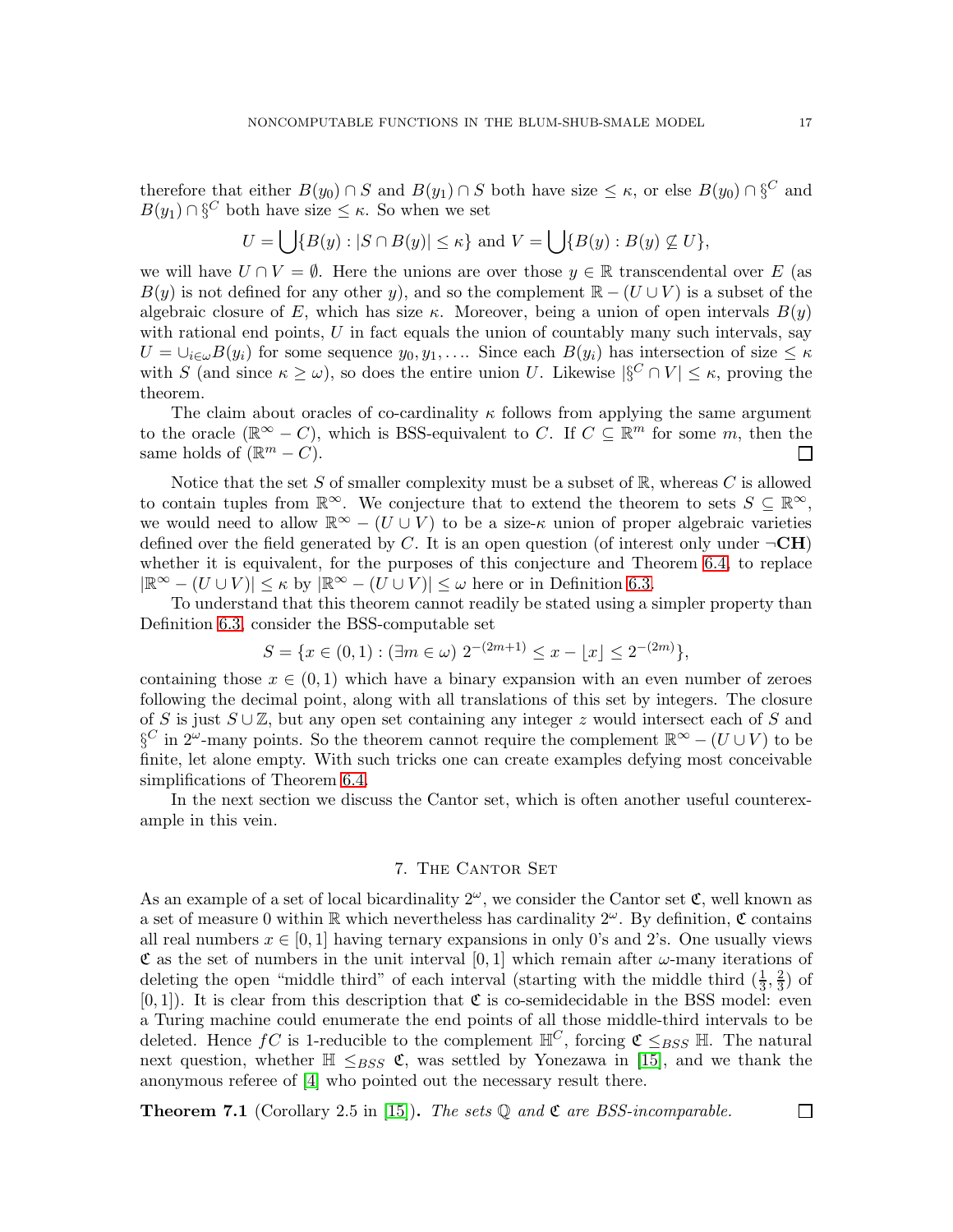Since the BSS-semidecidable set  $\mathbb Q$  must be  $\leq_{BSS} \mathbb H$ , this immediately answers the question:  $\mathbb{H} \leq_{BSS} \mathfrak{C}$  would imply  $\mathbb{Q} \leq_{BSS} \mathfrak{C}$ , contradicting Theorem [7.1.](#page-16-0)

## Corollary 7.2.  $\mathbb{H} \nleq_{BSS} \mathfrak{C}$ .

Now we consider the local bicardinality of  $\mathfrak{C}$ . The next lemma, combined with Theorem [6.4,](#page-15-0) immediately proves that  $\mathfrak C$  is not BSS-decidable, nor even BSS-semidecidable, in any oracle of size  $\langle 2^{\omega}.$ 

<span id="page-17-0"></span>**Lemma 7.3.** The Cantor set  $\mathfrak{C}$  has local bicardinality  $2^{\omega}$ .

**Proof.** Suppose  $\mathfrak{C}$  were locally of bicardinality  $\leq \kappa < 2^{\omega}$ . Then we would have open disjoint sets U and V satisfying Definition [6.3,](#page-15-1) and  $\mathfrak{C}$ , having size  $2^{\omega}$ , would have to intersect V in some point  $x$ , since

$$
\mathfrak{C} - V \subseteq (U \cap \mathfrak{C}) \cup (U \cup V)^C
$$

and the right-hand side has size  $\leq \kappa$ . The open set V would then contain an  $\epsilon$ -ball around x. However, every open interval around x intersects each of  $\mathfrak C$  and  $\mathfrak C^C$  in  $2^\omega$ -many points. (To see this, just consider all  $y$  whose ternary expansions match that of  $x$  for sufficiently many places to lie within that interval.) Therefore  $|V \cap \mathfrak{C}^C| = 2^{\omega}$ , yielding a contradiction.  $\Box$ 

**Corollary 7.4.** The Cantor set  $\mathfrak{C}$  is not BSS-semidecidable below  $\mathbb{A}$ , or below any other oracle of cardinality  $\langle 2^{\omega} \rangle$ .

**Proof.** This simply means that no function which is BSS-computable in the oracle A can have  $\mathfrak C$  as its domain. Indeed, if it did, then  $\mathfrak C \leq_{BSS} \mathbb A$ , since  $\mathfrak C$  and  $\mathfrak C^C$  would both be A-semidecidable. By Lemma [7.3,](#page-17-0) we know that  $\mathfrak C$  has local bicardinality  $2^\omega$ , so that by Theorem [6.4](#page-15-0) we have  $|\mathbb{A}| \geq 2^{\omega}$ , contrary to the assumption. The same holds for any other oracle of size  $\langle 2^{\omega} \rangle$ .  $\mathsf{L}$ 

Corollary [6.2,](#page-14-1) our natural hope for reproving Yonezawa's result that  $\mathbb{H} \nleq_{BSS} \mathfrak{C}$  by the methods of this paper, fails to do so, for the field generated by  $\mathfrak C$  does not satisfy the hypothesis there. It seems counterintuitive that a set of measure 0 could generate such a large field, so we prove it here. (The authors assume that this fact has been proven long since, and would appreciate a reference for it.)

**Lemma 7.5** (Folklore). The Cantor set  $\mathfrak{C}$  generates the entire field R. Indeed, it generates R as a ring.

Proof. The argument is best understood by seeing an example. Here we begin with an element of  $[0, 1]$ , chosen arbitrarily, in ternary form:

$$
0.2201020001211...
$$
  
= 0.2200020000200...  
+0.0001000001011...  
= 0.2200020000200...  
+ (0.0002000002022...) \cdot  $\frac{1}{2}$ 

Since  $\frac{1}{2}$  lies in every subfield of R, this shows that this number is generated from  $\mathfrak C$  by field operations. Indeed, since  $\frac{1}{2} = 2 \cdot \frac{1}{4} = 2 \cdot (0.020202 \dots)$ , the number is generated from elements of  $\mathfrak C$  by ring operations. The same process can be applied to any element of [0, 1], so C generates the entire unit interval, and hence all of R. (In particular, let  $x \in [0,1]$ , and

 $\Box$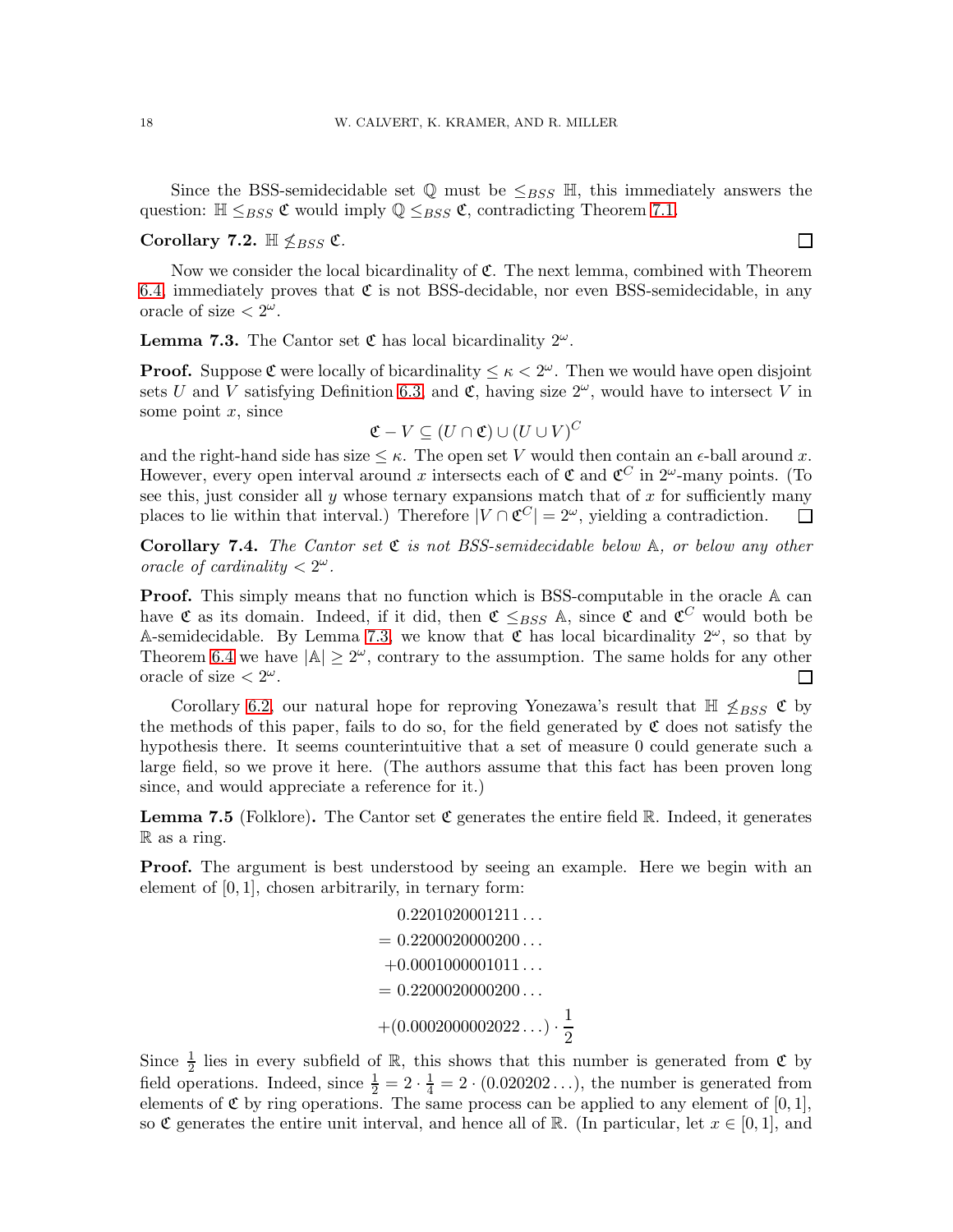write x as  $x_1 + x_2$ , where each non-zero ternary digit of  $x_i$  is equal to i. Now  $x'_1 = 2x_1$  is in  $\mathfrak{C}$ , and  $\frac{1}{4}$  is in  $\mathfrak{C}$ . Thus,  $x = x_2 + (\frac{1}{4} + \frac{1}{4})$  $\frac{1}{4}$ ) $x'_1$  is in the subring generated by  $\mathfrak{C}$ .)

#### 8. A Nicer Situation: the Complex Numbers

<span id="page-18-2"></span>BSS computation has also been widely considered on the field  $\mathbb C$  of complex numbers. The principal differences are the algebraic closure of  $\mathbb C$  and the consequent impossibility of any order on C compatible with the field operations. Of these, the second is probably the more significant difference. With no order available, BSS machines on C can only make comparisons of cell contents under = (and can compute the four field operations, of course). To help show the importance of this difference, we demonstrate here how much easier the questions of Section [6](#page-13-0) become when considered on  $\mathbb{C}$ . The following is the analogue in  $\mathbb{C}$  of Theorem [6.4.](#page-15-0)

<span id="page-18-3"></span>**Theorem 8.1.** If  $C \subseteq \mathbb{C}^{\infty}$  is an oracle set of infinite cardinality  $\kappa < 2^{\omega}$ , and  $S \subseteq \mathbb{R}$  is a set with  $S \leq_{BSS} C$ , then either S or its complement must have cardinality  $\leq \kappa$ . The same holds for oracles C of infinite co-cardinality  $\kappa < 2^{\omega}$ .

**Proof.** If the machine M with parameters  $\vec{z}$  computes  $\chi_S$  from oracle C, consider any two inputs  $x, y \in \mathbb{C}$  which are both transcendental over the field F generated by  $\vec{z}$  and all components of tuples in C. One immediately sees that the computations of  $M^C$  on each of these inputs follow the same path, with the cell contents at each stage given by rational functions f with coefficients in  $\mathbb{Q}(\vec{z})$ . With x transcendental over F, the only way for  $f(x)$  to lie in F is for f to be constant, in which case  $f(y)$  is the same constant. Thus the oracle questions in the two computations always yield the same answers, and so  $\chi_S(x) = M^C(x) = M^C(y) = \chi_S(y)$ , since the possible output values for  $M^C$  are just 0 and 1, which are both in the field  $F$ . So  $S$  contains either all such transcendentals, or else none of them. Since there are only  $\kappa$ -many elements of C algebraic over the size- $\kappa$  field F, the theorem follows.  $\mathsf{L}$ 

So, without the order  $\langle$  requiring inputs to be chosen within  $\epsilon$  of other inputs, the result involves no local bicardinality whatsoever. We consider this theorem on C to be the best starting point for a generalization to sets  $S \subseteq \mathbb{C}^{\infty}$  BSS-decidable below oracles of cardinalities  $\langle 2^{\omega} \rangle$ . As stated above, the theorem is false for such S; indeed, in  $\mathbb{C}^2$ , the zero set of any finite collection of polynomials in  $\mathbb{C}[X, Y]$  is decidable, and even when the collection contains just a single nontrivial polynomial, this set has both cardinality and co-cardinality  $2^{\omega}$ . The correct analogy should be that points in  $\mathbb C$  should be considered as varieties there (after all, the singletons are exactly the irreducible affine varieties in  $\mathbb{C}^1$ ), and that the generalization of Theorem [8.1](#page-18-3) to  $\mathbb{C}^n$  should not concern the cardinality of S, but rather the least possible cardinality of a set of irreducible varieties such that  $S$  is a Boolean combination of those varieties.

#### **REFERENCES**

- <span id="page-18-1"></span>[1] L. Blum, F. Cucker, M. Shub, and S. Smale; *Complexity and real computation* (Berlin: Springer-Verlag, 1998).
- <span id="page-18-0"></span>[2] L. Blum, M. Shub, and S. Smale; On a theory of computation and complexity over the real numbers, *Bulletin of the American Mathematical Society (New Series)* 21 (1989), 1–46.